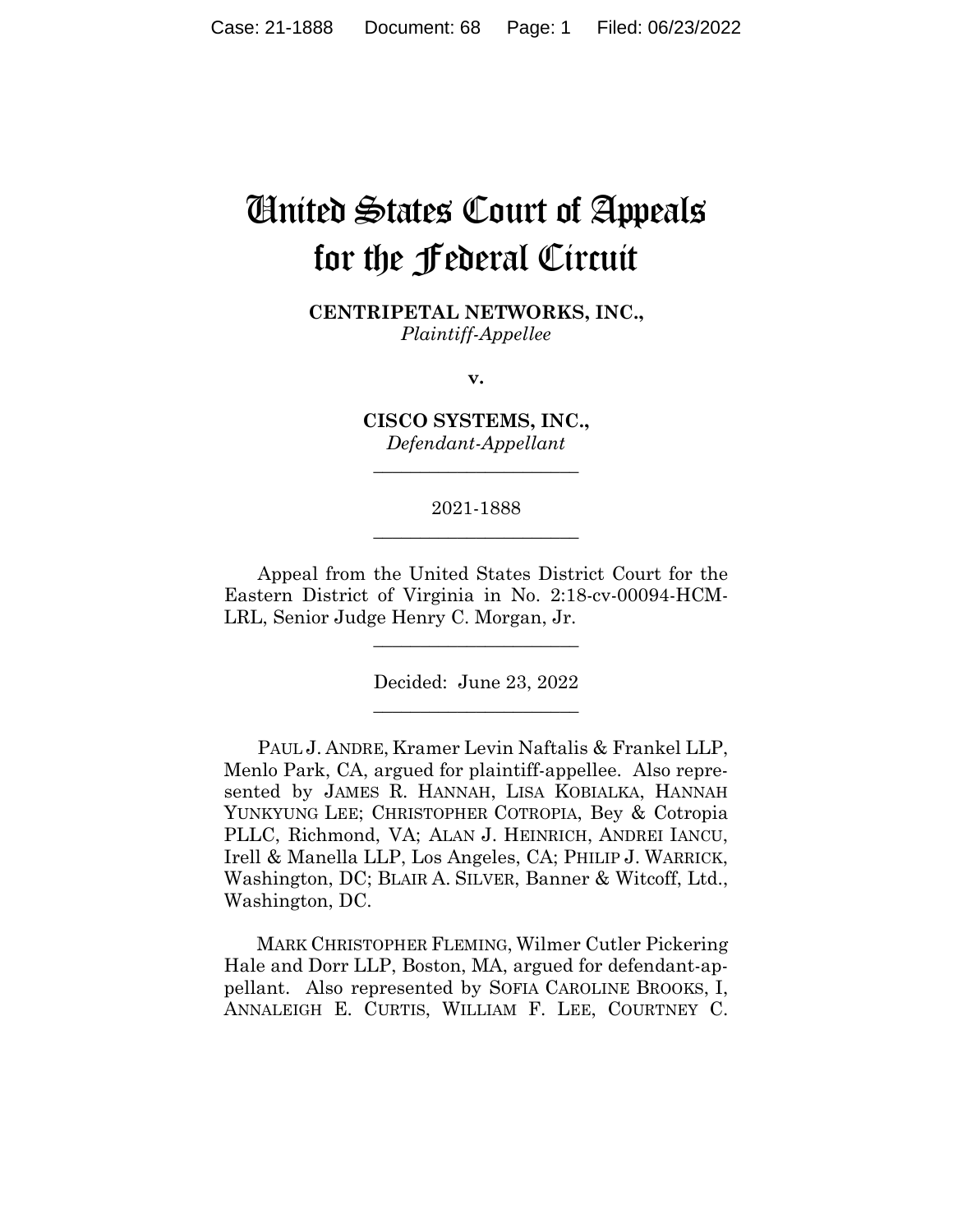MERRILL; HEATH BROOKS, THOMAS SAUNDERS, Washington, DC; THOMAS GREGORY SPRANKLING, Palo Alto, CA; MATTHEW CHRISTOPHER GAUDET, L. NORWOOD JAMESON, Duane Morris LLP, Atlanta, GA.

 ROBERT P. TAYLOR, RPT Legal Strategies PC, San Francisco, CA, for amici curiae Alliance of U.S. Startups and Inventors for Jobs, Innovation Alliance.

 ANDREW JOHN PINCUS, Mayer Brown LLP, Washington, DC, for amicus curiae High Tech Inventors Alliance. Also represented by CARMEN LONGORIA-GREEN.

Before DYK, TARANTO, and CUNNINGHAM, *Circuit Judges*.

 $\mathcal{L}_\text{max}$  and  $\mathcal{L}_\text{max}$  and  $\mathcal{L}_\text{max}$  and  $\mathcal{L}_\text{max}$ 

#### DYK, *Circuit Judge*.

Appellant Cisco Systems, Inc. ("Cisco") appeals from the judgment of the U.S. District Court for the Eastern District of Virginia holding that Cisco willfully infringed claims 9 and 17 of U.S. Patent No. 9,203,806 ("the '806 patent"); claims 11 and 21 of U.S. Patent No. 9,560,176 ("the '176 patent"); claims 18 and 19 of U.S. Patent No. 9,686,193 ("the '193 patent"); and claims 24 and 25 of U.S. Patent No. 9,917,856 ("the '856 patent"). The court awarded enhanced damages and royalties exceeding \$2.75 billion to patenteeappellee Centripetal Networks, Inc. ("Centripetal"). *See Centripetal Networks, Inc. v. Cisco Sys., Inc.*, 492 F. Supp. 3d 495, 608 (E.D. Va. 2020) ("*Merits Op.*").

Because we hold that the district court judge was disqualified from hearing the case once he became aware of his wife's ownership of Cisco stock on August 11, 2020, *see*  28 U.S.C. § 455(b)(4), we reverse the district court's denial of Cisco's motion for recusal, *Centripetal Networks, Inc. v. Cisco Sys., Inc.*, 492 F. Supp. 3d 615 (E.D. Va. 2020) ("*Recusal Op.*"), vacate all orders and opinions of the court entered on or after August 11, 2020, including the final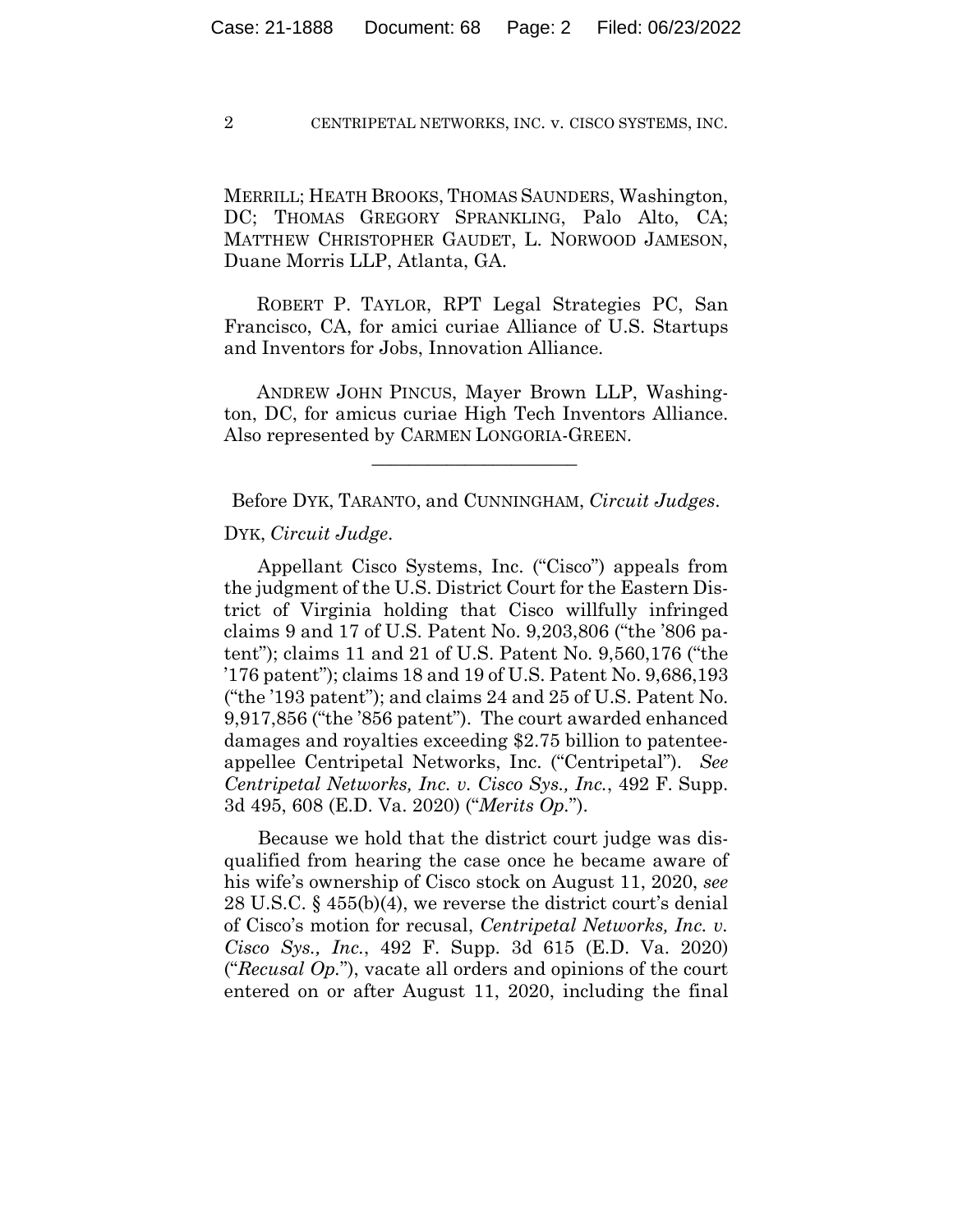judgment, and remand for further proceedings before a different district court judge.

## **BACKGROUND**

This case began on February 13, 2018, when Centripetal sued Cisco for infringement of ten of Centripetal's U.S. patents in the Eastern District of Virginia.1 The patents relate to systems that perform computer networking security functions. Cisco petitioned for *inter partes* review ("IPR") of many of the asserted claims, and Centripetal subsequently narrowed the claims in the district court proceeding to those not undergoing IPR.2

The case was originally assigned to Judge Mark S. Davis. On November 6, 2018, Centripetal requested that the case be reassigned to Judge Henry C. Morgan, Jr., who had recently presided over a jury trial involving related technology and five of the same patents. That motion was granted on November 27, 2018, over Cisco's opposition. Beginning on May 6, 2020, Judge Morgan presided over a 22 day bench trial, which included an over 3,507-page record, 26 witnesses, and over 300 exhibits. Judge Morgan heard final arguments on June 25, 2020.

While the case was still pending before him, Judge Morgan learned that his wife owned Cisco stock. He sent an email to the parties on August 12, 2020, notifying them that while preparing his 2019 financial disclosure report to

<sup>1</sup> On March 29, 2018, Centripetal filed an Amended Complaint adding infringement of claims 1–25 of the '856 patent to its causes of action, bringing the total number of asserted patents to eleven. *See* Am. Compl. at 157 (¶ 356), ECF No. 29, Case No. 18-cv-94-HCM-LRL (E.D. Va. Mar. 29, 2018).

<sup>2</sup> The Patent Trial and Appeal Board later found the claims of six related patents, which are not the subject of these proceedings, to be unpatentable.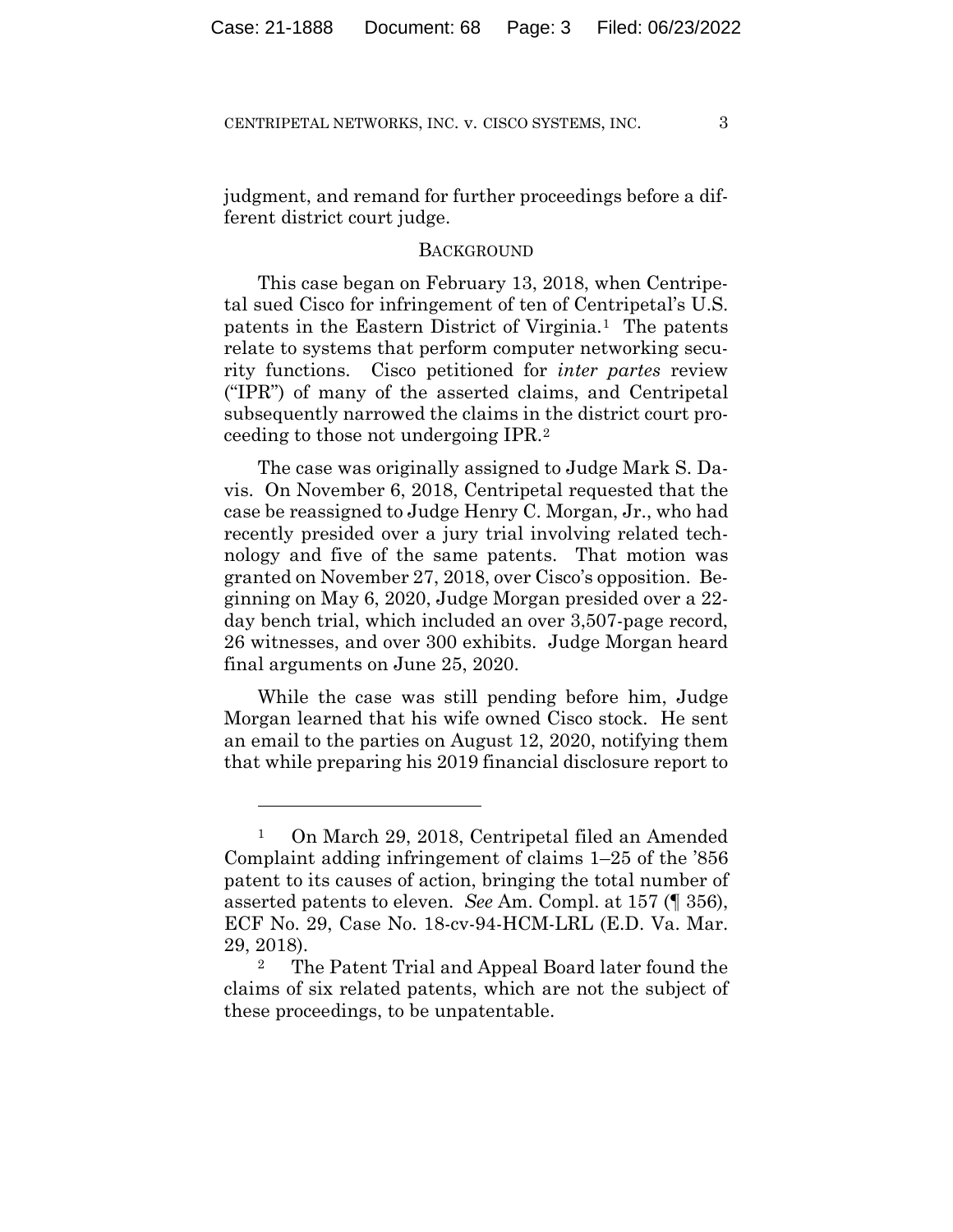the judiciary the previous day, his judicial assistant had discovered that his wife owned 100 shares of Cisco stock valued at \$4,687.99. The judge informed the parties that his wife had purchased the stock in October 2019 on the advice of her stockbroker and had "no independent recollection of approving the transaction." *Recusal Op.*, 492 F. Supp. 3d at 617.He further explained that at the time he was informed of the existence of the stock, a "full draft of [his] opinion [on the bench trial] had been prepared" and "[v]irtually every issue was decided prior thereto." *Id.* (citation omitted). Finally, he stated that the "shares did not and could not have influenced [his] opinion on any of the issues in th[e] case." *Id.* (internal quotation marks and citation omitted).

The statute governing recusal of federal judges in such circumstances is 28 U.S.C. § 455. It provides, in relevant part:

- (a) Any justice, judge, or magistrate of the United States shall disqualify himself in any proceeding in which his impartiality might reasonably be questioned.
- (b) He shall also disqualify himself in the following circumstances: . . .

(4) He knows that he, individually or as a fiduciary, or his spouse or minor child residing in his household, has a financial interest in the subject matter in controversy or in a party to the proceeding, or any other interest that could be substantially affected by the outcome of the proceeding. . .

(c) A judge should inform himself about his personal and fiduciary financial interests, and make a reasonable effort to inform himself about the personal financial interests of his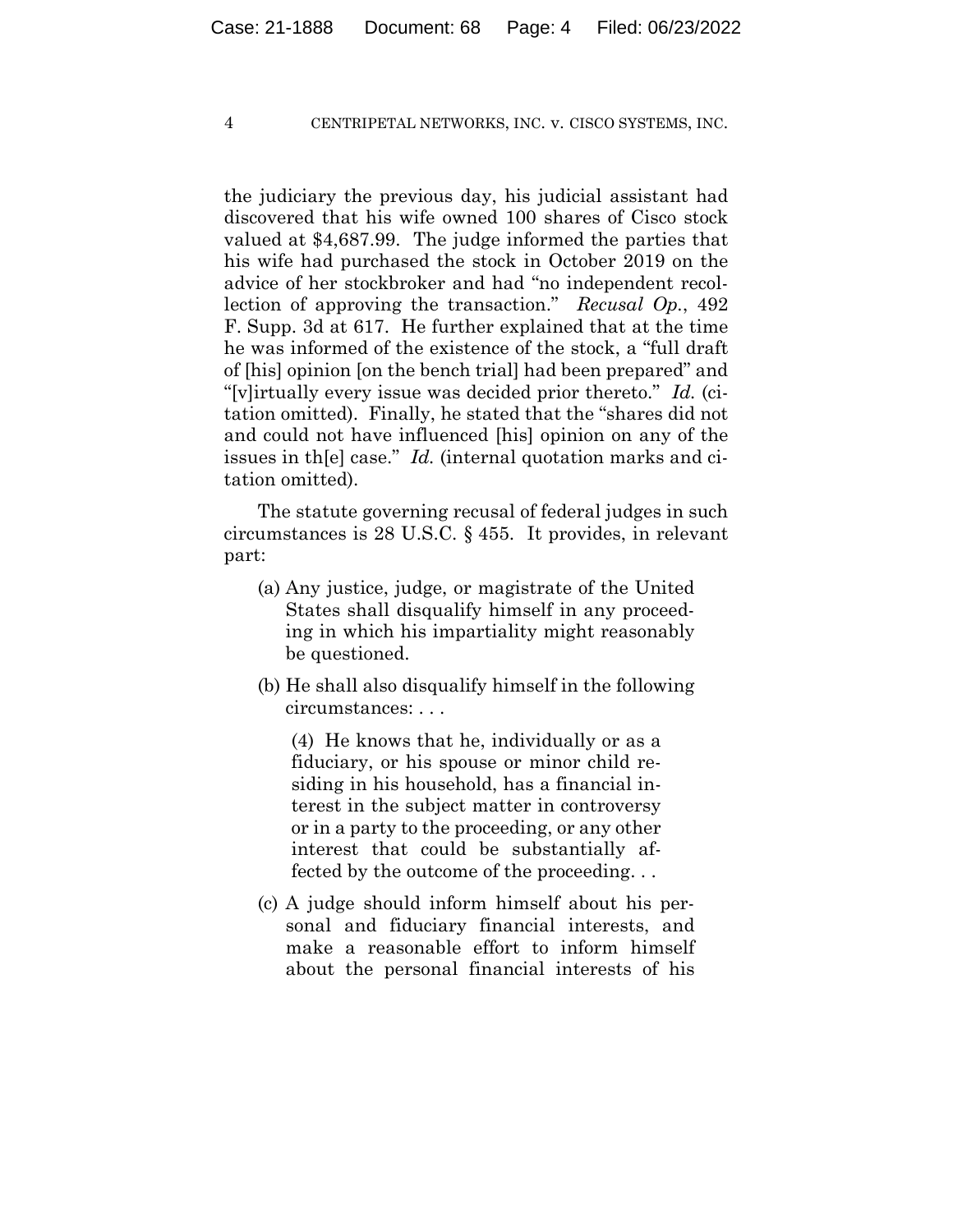spouse and minor children residing in his household. . . .

(f) Notwithstanding the [above], if any . . . judge . . . would be disqualified, *after substantial judicial time has been devoted to the matter*, because of the appearance or discovery, after the matter was assigned to him or her, that he or she individually or as a fiduciary, or his or her spouse . . . *has a financial interest in a party* (other than an interest that could be substantially affected by the outcome), disqualification is not required if the . . . judge [or his spouse], as the case may be, *divests himself or herself of the interest that provides the grounds for the disqualification*.

## 28 U.S.C. § 455 (emphasis added).

Following Judge Morgan's disclosure, Centripetal notified the court that it had no objection to the judge's continuing to preside over the case. *Recusal Op.*, 492 F. Supp. 3d at 617–18. Cisco, on the other hand, filed a motion for miscellaneous relief nine days later (hereinafter "Motion for Recusal"), requesting Judge Morgan's recusal under both § 455(a) and (b)(4). *Id.* at 618. Judge Morgan ordered Centripetal to file a response. Centripetal opposed the Motion for Recusal on the grounds that  $\S 455(b)(4)$  was inapplicable and, even if it were applicable, the  $\S$  455(b)(4) violation could be cured by divestiture pursuant to  $\S$  455(f).

On September 9, 2020, Judge Morgan heard oral argument on the motion. At the hearing, Judge Morgan stated that at the time he learned of his wife's ownership of the Cisco stock, he had already completed a 130-page draft of his opinion, though he had not "decided 100 percent of it." J.A. 18580. He told the parties that although he recognized "the simplest thing would be to sell the stock," he had "already strongly indicated that [he] might be considering awarding damages in the case" by "ask[ing] for additional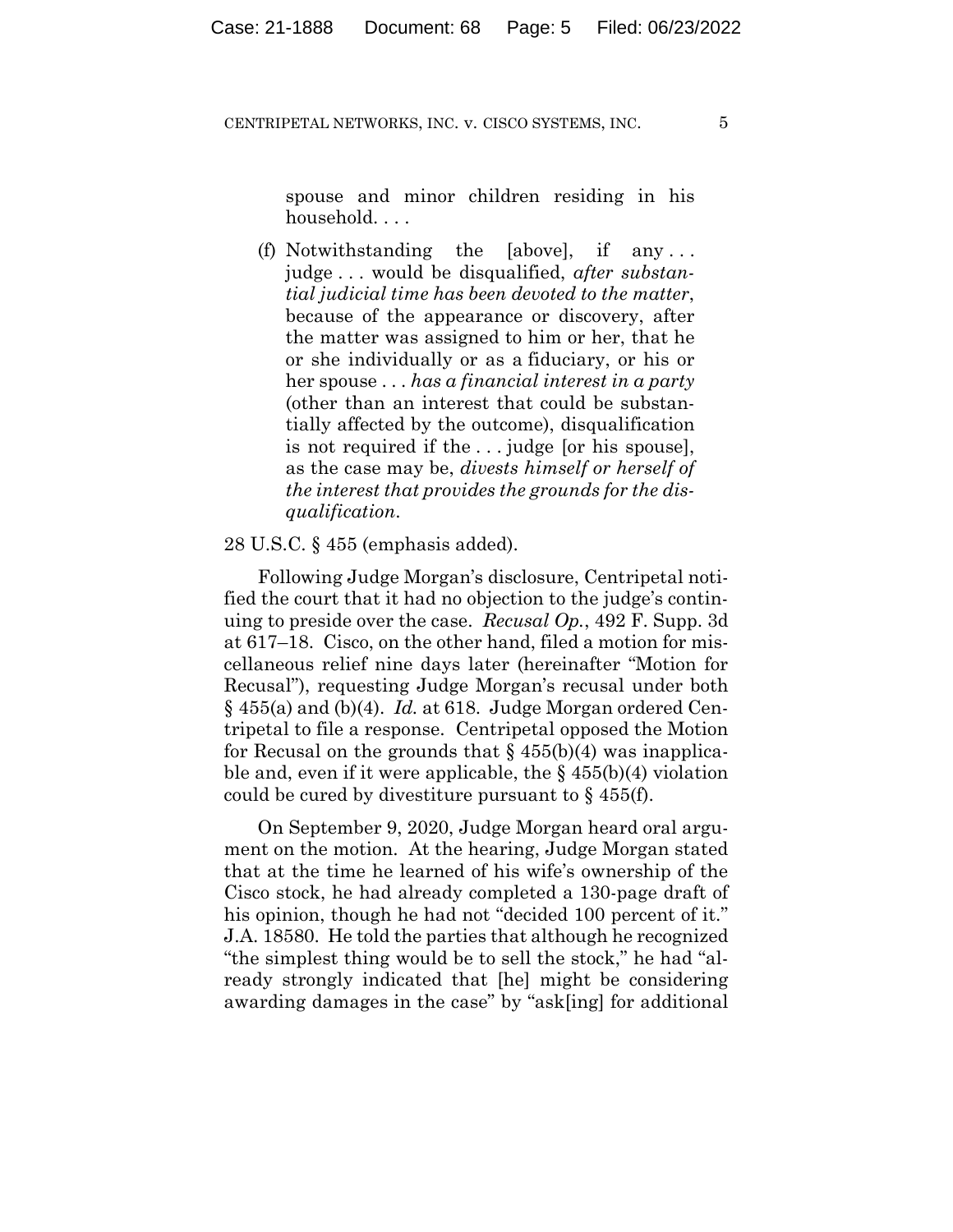evidence on damages" at trial, "and that might mean that [the final] judgment would have an adverse effect upon Cisco's stock." J.A. 18577. Selling the stock in light of that possibility, he said, "would defeat the very purpose of the Rules," implying concern about insider trading. *Id.*

Accordingly, Judge Morgan explained, instead of selling his wife's stock, he had it placed in a blind trust set up solely for the Cisco stock. Under the terms of the trust, Judge Morgan was to be notified when the trust assets had been completely disposed of or when their value became less than \$1,000. *See* Appellant's Suppl. Br. 4. There is no suggestion in the briefs or record that Judge Morgan received any such notification while the case was pending before him.

On October 2, 2020, Judge Morgan issued an opinion and order denying Cisco's Motion for Recusal. Therein, he concluded that because "a reasonable person would not conclude that [he had known] of th[e] interest [in Cisco] and yet heard the case,  $\left[ .\right]$ ...  $\left[ \S \right]$  455(a) d[id] not warrant recusal." *Recusal Op.*, 492 F. Supp. 3d at 622. As for  $§$  455(b)(4), Judge Morgan found it did not apply in this case because he had not discovered his wife's interest in Cisco until he had decided "virtually" every issue and "mostly drafted [the] opinion." *Id.* at 623. Even if § 455(b)(4) did apply, Judge Morgan concluded that placing the Cisco shares in a blind trust "cured" any conflict because it constituted "divestiture" under a safe harbor provided by § 455(f). *Id.* at 624.

On October 5, 2020, Judge Morgan issued a 167-page Opinion and Order containing his findings of fact and conclusions of law that Cisco willfully infringed the asserted claims of the '856, '176, '193, and '806 patents. He awarded Centripetal damages of \$755,808,545 (enhanced 2.5 times to \$1,889,521,362.50), pre-judgment interest of \$13,717,925, and "a running royalty of 10% on the apportioned sales of the accused products and their successors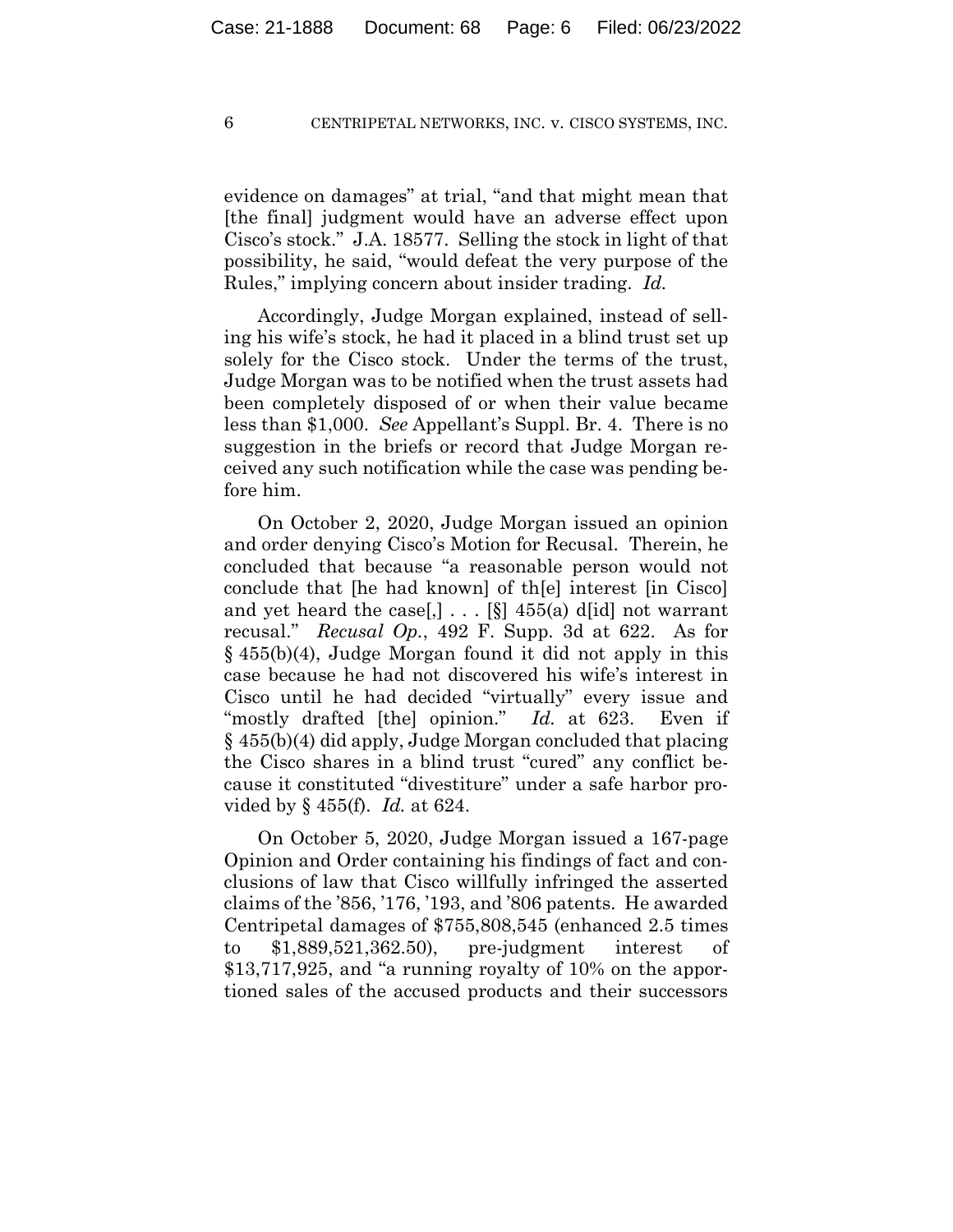for a period of three years followed by a second three year term with a running royalty of 5% on said sales." *Merits Op.*, 492 F. Supp. 3d at 608.

Cisco moved for amended findings and judgment under Rule 52(b) with respect to direct infringement and damages and for a new trial under Rule 59(a)(2). *See Centripetal Networks, Inc. v. Cisco Sys., Inc.*, 526 F. Supp. 3d 137, 139– 40 (E.D. Va. 2021). The court denied those motions on March 17, 2021. *Id.* at 140. Cisco timely appealed to this court, raising issues pertaining to the district court's infringement and damages findings and also raising the question "[w]hether the district judge should have recused himself under 28 U.S.C. § 455(b)." Appellant's Br. at 5. On March 18, 2022, we issued an order limiting the issues to be addressed at oral argument solely to the recusal issue. Following the April 4, 2022 oral argument, we granted Centripetal's motion for leave to file supplemental briefs on the recusal issue. That briefing concluded on April 29, 2022.

We have jurisdiction over this matter under 28 U.S.C.  $§ 1295(a)(1).$ 

## **DISCUSSION**

Cisco has waived any argument that Judge Morgan was disqualified from hearing the case under  $\S 455(a).$ <sup>3</sup> Rather, Cisco argues that Judge Morgan was required to recuse under § 455(b)(4) absent divestiture under § 455(f). We agree. Indeed, Centripetal itself does not dispute that recusal was required absent divestiture. *See* Appellee's Resp. Br. at 60; Appellee's Suppl. Br. at 2. There are thus two primary questions before us. The first is whether Judge Morgan was relieved of his duty to disqualify under § 455(b)(4) because his wife had "divest[ed] . . . herself of

<sup>&</sup>lt;sup>3</sup> Recusal under § 455(a) may be waived, but recusal under § 455(b) cannot be waived. *See* § 455(e).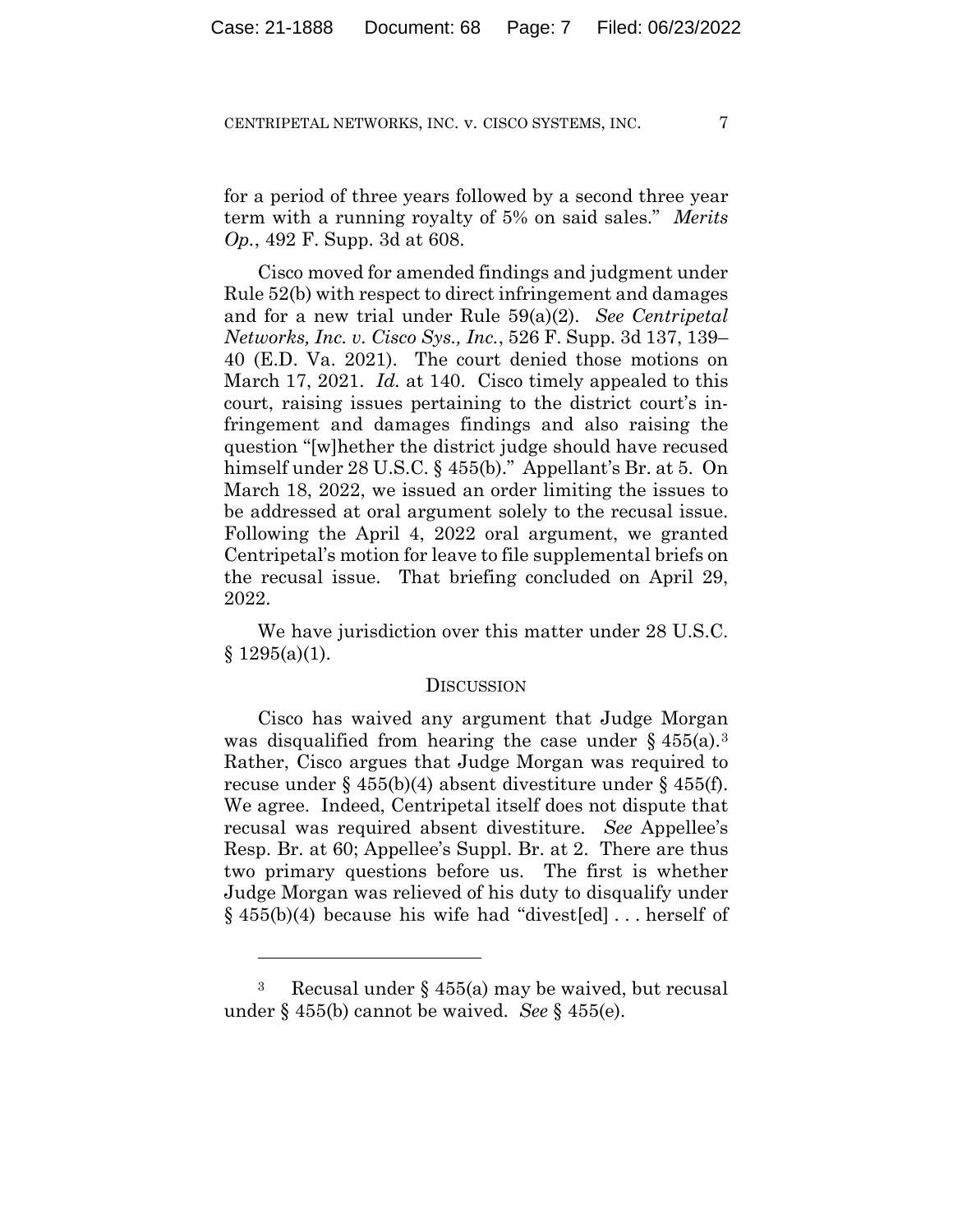the [financial] interest [in Cisco]" pursuant to  $\S$  455(f). If we conclude that the requirements of  $\S$  455(f) were not satisfied, the second question is the proper remedy, which turns in large part on whether Judge Morgan's failure to disqualify himself was harmless error. *See Liljeberg v. Health Servs. Acquisition Corp.*, 486 U.S. 847, 862 (1988).

We review a district court's denial of a motion for recusal for abuse of discretion. *See United States v. Mitchell*, 886 F.2d 667, 671 (4th Cir. 1989); *see also Shell Oil Co. v. United States*, 672 F.3d 1283, 1288 (Fed. Cir. 2012) ("Consistent with the vast majority of courts to consider this issue, we review a judge's failure to recuse for an abuse of discretion.").4

I

We first address whether placement of the Cisco stock in a blind trust satisfied the statutory requirements of § 455(f). Section 455(f) stands as the only exception to the bright-line rule that a federal judge is disqualified "based on a known financial interest in a party." *Chase Manhattan Bank v. Affiliated FM Ins. Co.*, 343 F.3d 120, 127 (2d Cir. 2003). As noted above, it provides:

Notwithstanding  $[\S 455(a)$  and  $(b)(4)]$ , if any ... judge . . . would be disqualified, *after substantial judicial time has been devoted to the matter*,

<sup>4</sup> We have indicated that recusal motions are governed by the law of the regional circuit. *See Hewlett-Packard Co. v. Bausch & Lomb Inc.*, 882 F.2d 1556, 1567 n.8 (Fed. Cir. 1989). Here, whether we apply the law of this Circuit or the Fourth Circuit, the outcome is the same. Whether applying the regional circuit law is the correct approach in light of the substantial interest in having a uniform standard on issues of recusal, with respect to the various trial-level tribunals that we review, must await another case.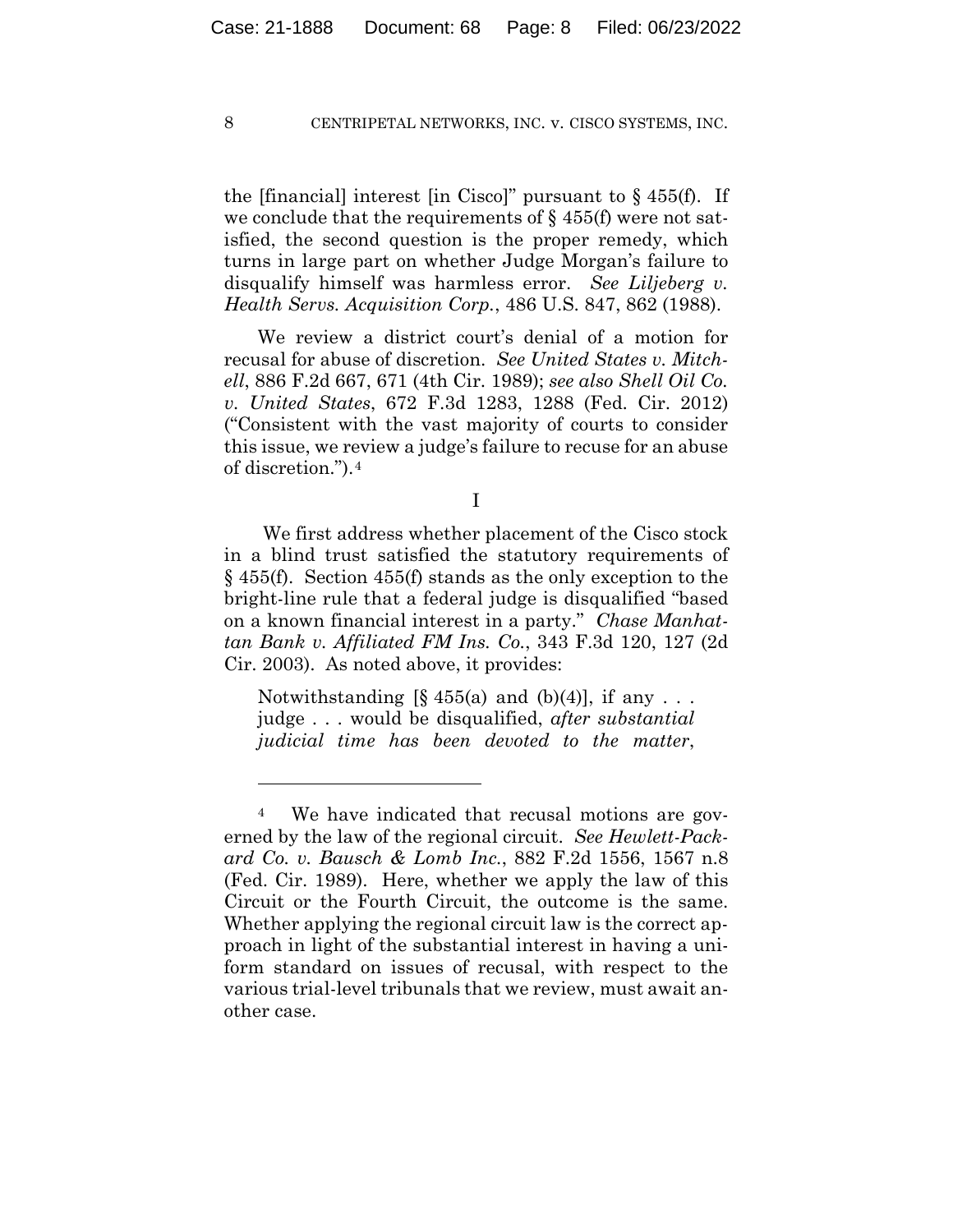because of the appearance or discovery, after the matter was assigned to him or her, that he or she individually or as a fiduciary, or his or her spouse . . . has a financial interest in a party (other than an interest that could be substantially affected by the outcome), disqualification is not required if the [] judge [or his spouse], as the case may be, *divests himself or herself of the interest that provides the grounds for the disqualification*.

### § 455(f) (emphasis added).

Here, there is no dispute that the Cisco stock constitutes a "financial interest" and that "substantial judicial time [had] been devoted to the matter," such that Judge Morgan's wife could have divested herself of that interest under  $\frac{2}{3}$  455(f) to avoid the judge's disqualification.<sup>5</sup> What is disputed between the parties is whether her placement of the stock in a blind trust qualified as divestment.

A "blind trust" is "an arrangement whereby a person, such as a public official, in an effort to avoid conflicts of interest, places certain personal assets under the control of an independent trustee with the provision that the person is to have no knowledge of how those assets are managed."

<sup>5</sup> Cisco does not suggest that divestiture under § 455(f) was unavailable because Judge Morgan's wife's interests would be "substantially affected" by the outcome.

We have no occasion to decide if divestment under § 455(f) would alleviate the need to recuse in all cases. Some courts suggest that it does not apply in all cases. *See, e.g.*, *Union Carbide Corp. v. U.S. Cutting Serv., Inc.*, 782 F.2d 710, 715 (7th Cir. 1986) ("We do not mean to endorse sale as a cure for disqualification in all cases[;] Section 455(b) is only one node in the network of statutory and nonstatutory ethical principles that control the conduct of federal judges.").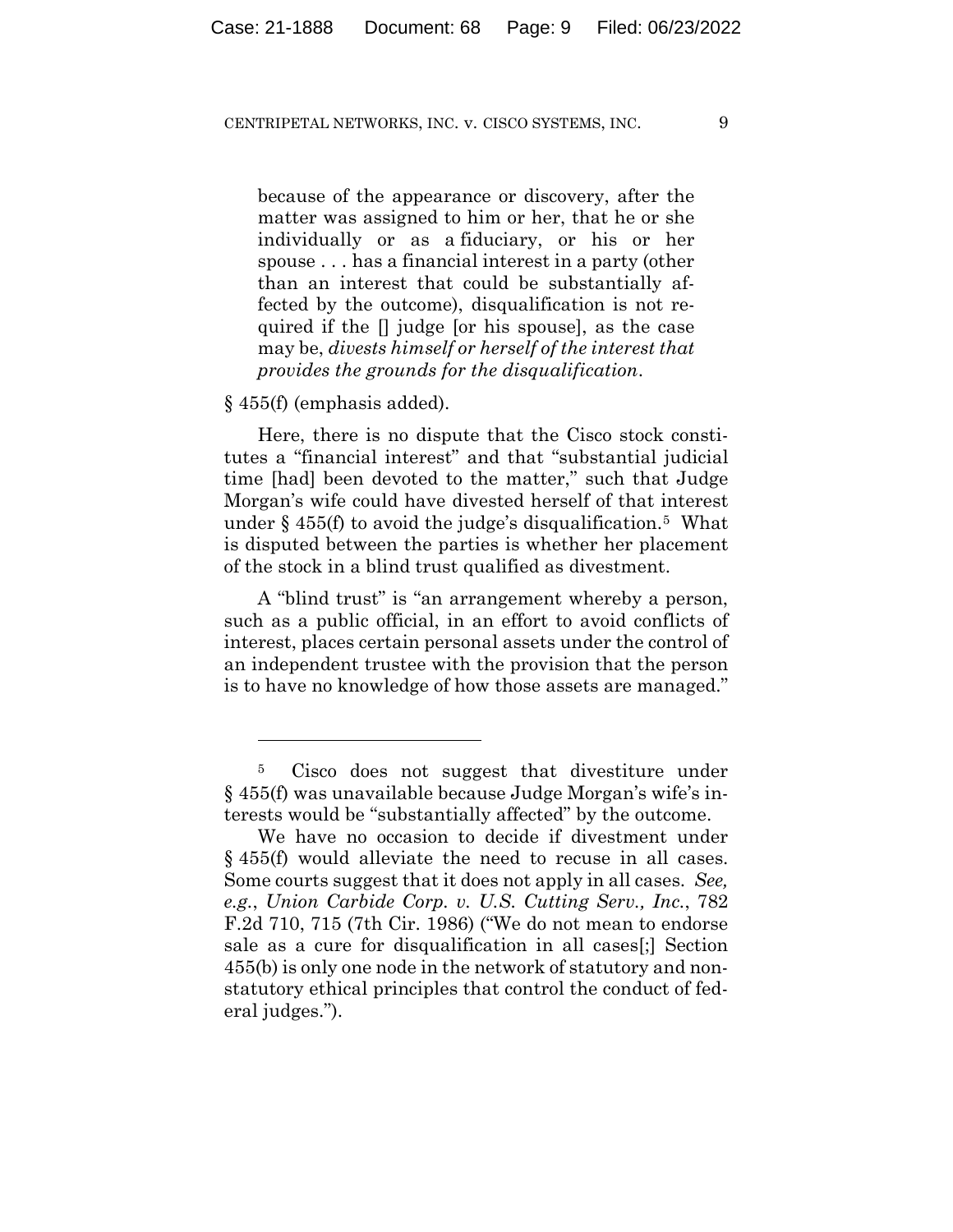*Blind Trust*, *Webster's New World Dictionary* 149 (3d ed. 1988). According to Centripetal, placing the stock in the blind trust qualified as divestment.

Although it is well established that selling a financial interest in a company qualifies as divestment,<sup>6</sup> Centripetal admits that there are no cases holding that placement of stock in a blind trust constitutes divestment. The only authority Centripetal cites for its argument that placing stock in a blind trust is a valid divestment mechanism under § 455(f) is an unsupported assertion in a law review article. *See* Appellee's Resp. Br. at 60 (citing Marianne M. Jennings & Nim Razook, *Duck When a Conflict of Interest Blinds You: Judicial Conflicts of Interest in the Matters of Scalia and Ginsburg*, 39 U.S.F. L. Rev. 873, 904 (2005)).

In a case turning on statutory interpretation, "our first job is to try to determine congressional intent, using traditional tools of statutory construction." *Dole v. United Steelworkers of Am.*, 494 U.S. 26, 35 (1990) (quoting *NLRB v. Food & Com. Workers*, 484 U.S. 112, 123 (1987)). "Our 'starting point is the language of the statute,'" *id.* (quoting *Schreiber v. Burlington N., Inc.*, 472 U.S. 1, 5 (1985)), but we also "look to the provisions of the whole law, and its object and policy," *id.* (quoting *Massachusetts v. Morash*, 490 U.S. 107, 115 (1989)); *see also K Mart Corp. v. Cartier, Inc.*, 486 U.S. 281, 291 (1988) (same).

Because § 455 does not define "divest," we look first to the word's "ordinary meaning . . . at the time Congress

<sup>6</sup> *See, e.g.*, *In re Certain Underwriter*, 294 F.3d 297, 300–04 (2d Cir. 2002) (finding that district court judge's sale of stock in parties constituted divestment); *see also In re Initial Pub. Offering Sec. Litig.*, 174 F. Supp. 2d 70, 81– 90 (S.D.N.Y. 2001) (tracing legislative history to support holding that a judge may continue to preside over a matter if she sells stock in a party).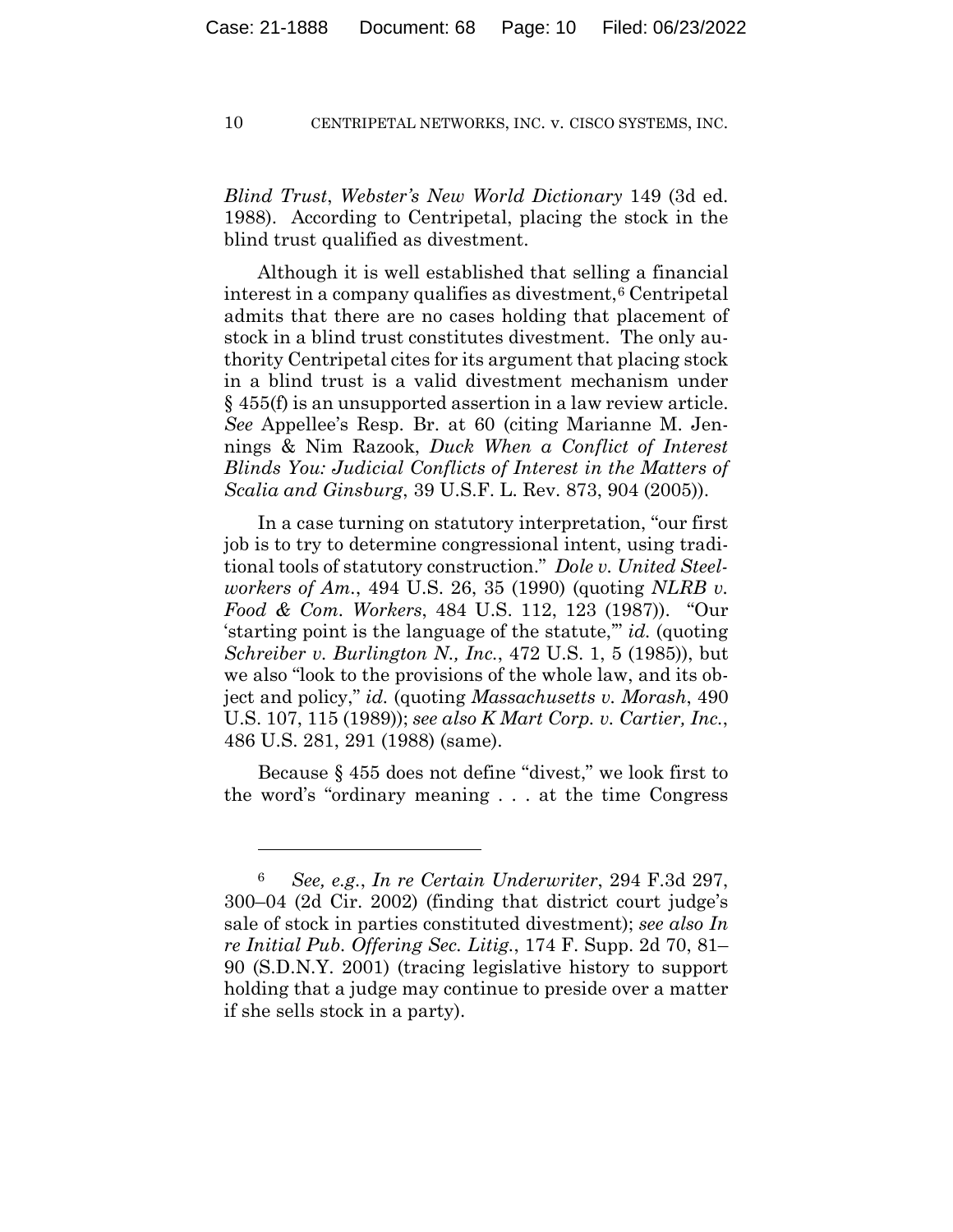enacted the statute." *Wis. Cent. Ltd. v. United States*, 138 S. Ct. 2067, 2070 (2018) (quoting *Perrin v. United States*, 444 U.S. 37, 42 (1979)); *see Mohamad v. Palestinian Auth.*, 566 U.S. 449, 454 (2012) (citing *FCC v. AT&T Inc.*, 562 U.S. 397, 403 (2011)). When Congress enacted § 455(f) in 1988, Judicial Improvements and Access to Justice Act, Pub. L. No. 100-702, 102 Stat. 4642, 4667 (1988), "divest" was ordinarily understood to mean to "dispossess or deprive," *Divest*, 1 *Webster's Third New International Dictionary* 663 (1986); *see also Divest*, *Webster's New World Dictionary* 400 (3d ed. 1988) (same); *Divest,* 4 *Oxford English Dictionary* 889 (2d ed. 1988) (same). What must be "divested" under § 455(f) is "the financial interest" giving rise to the disqualification. The statute defines "financial interest" as "*ownership* of a legal or equitable interest, however small."  $\frac{1}{2}$  455(d)(4) (emphasis added). Thus, it logically follows that to "divest" oneself of "ownership" of a legal or equitable interest is possible only if one is "deprived or dispossesse[d]" of ownership—something that is possible only if the interest is sold or given away.

Also telling is Congress's use of the present tense in § 455(b)(4), providing that a judge should not sit when he or she "*has* a financial interest" in a party. That verb usage suggests that selling or donating the stock is the only cure envisioned under § 455(f). But at the time of Judge Morgan's actions, his wife still "*ha[d]* a financial interest" in Cisco. While placing the stock in a blind trust removed her control over the stock, it did not eliminate her beneficial interest in Cisco.

There is authority suggesting that placement of stock in a blind trust does not constitute divestiture.The Judicial Conference's Committee on Codes of Conduct has ruled, well before the events of this case, that "[a] judge's use of a blind trust does not obviate the judge's recusal obligations." Advisory Op. 110, Comm. on Codes of Conduct, Jud. Conf. of the U.S. (Aug. 2013); *see also* M. Margaret McKeown, *To Judge or Not to Judge: Transparency and*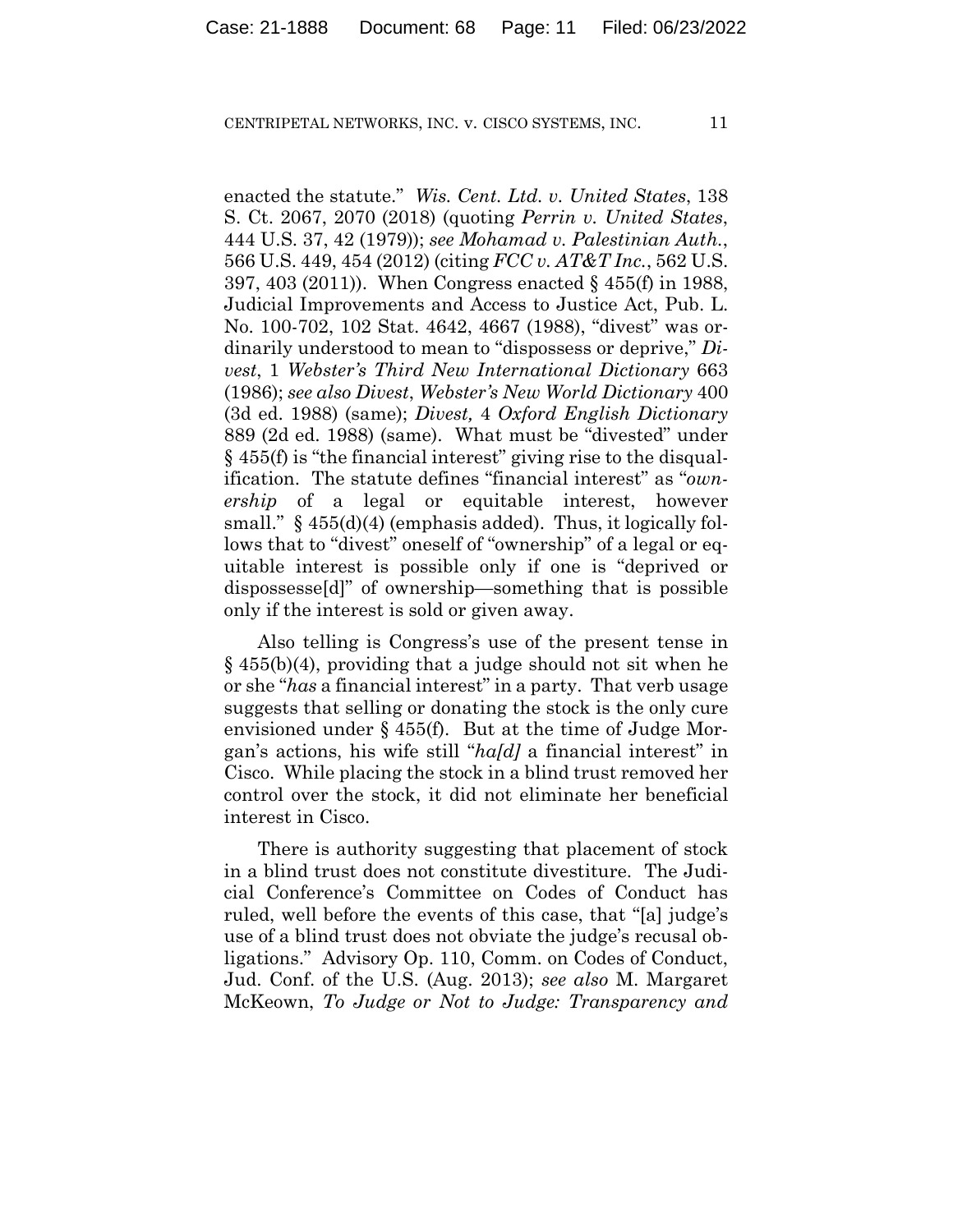*Recusal in the Federal System*, 30 Rev. Litig. 653, 669 n.57 (2011) ("[A] judge cannot avoid recusal by placing assets in a blind trust  $\dots$ ."). We are entitled to give some weight to the committee's views because Congress enacted § 455(b) to match Canon 3C of the Code of Judicial Conduct, which provides in relevant part that a judge "shall disqualify himself in a proceeding" where he "knows that he . . . or his spouse . . . has a financial interest . . . in a party to the proceeding,"7 and to ensure that statutory and ethical duties were consistent with each other, *see* H.R. Rep. No. 93- 1453 (1974), *reprinted in* 1974 U.S.C.C.A.N. 6351, 6351, 6353 (amendments to § 455 were meant to "conform generally with the recently adopted canon of the Code of Judicial Conduct which relates to disqualification of judges for bias, prejudice or conflict of interest" in order to make "both the statutory and the ethical standard virtually identical"); *Liljeberg*, 486 U.S. at 858 n.7 (explaining that the 1974 amendment to § 455 was "to conform with the recently adopted ABA Code of Judicial Conduct, Canon 3C"); *see also Union Carbide Corp. v. U.S. Cutting Serv., Inc.*, 782 F.2d 710, 715 (7th Cir. 1986) ("In matters of judicial ethics[,] we are bound to give some weight to the view of the committee of judges that the Judicial Conference of the United States has established to advise federal judges on ethical questions.").

There are, moreover, two central purposes of the statute that would be undermined by defining divestment to include placement of stock in a blind trust. First, unless the trustee immediately sold the stock interest upon creation of the blind trust (which did not occur here), the blind trust would allow a judge to continue to sit on a case for which he knows he or his spouse has a beneficial interest

<sup>7</sup> *See* Code of Judicial Conduct for United States Judges, Canon 3(C)(1)(c), *reprinted in* 69 F.R.D. 273, 277 (1975).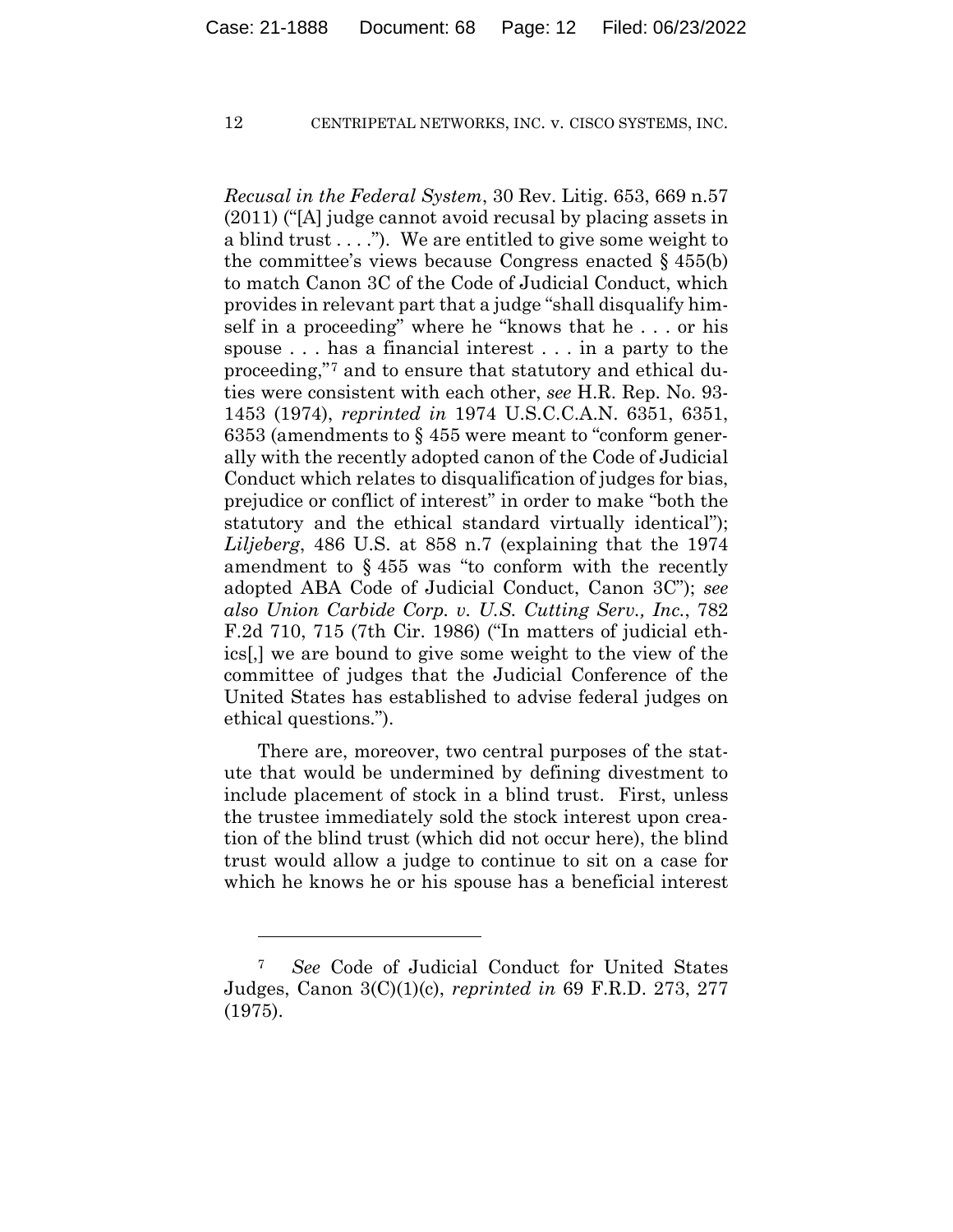in the outcome, in direct contravention of the statute's purpose. *See Chase*, 343 F.3d at 128 ("Congress has . . . provided that a known financial interest in a party, no matter how small, is a disqualifying conflict of interest and one that cannot even be waived by the parties."). The significance of this factor is apparent in how the Executive Branch handles corresponding rules governing recusal of executive branch officials who have a "financial interest" in a particular government action. *See* 18 U.S.C. § 208(a). A regulation interpreting § 208 "and other Federal conflict of interest statutes and regulations" provides that recusal rules continue to "apply to the assets that an interested party transfers to [a blind] trust until such time as he or she is notified by the independent trustee that such asset has been disposed of or has a value of less than \$1,000." 5 C.F.R.  $\S 2634.403(a)(2).$ <sup>8</sup> The reason for this requirement, the regulation provides, is that until the interest is disposed of, "the interested party knows what assets he or she placed in the trust" and therefore, "the possibility still exists that the interested party could be influenced in the performance of official duties by those interests." *Id.*

Second, even if the trustee had sold the stock at the time the blind trust was created, the exception provided under § 455(f) is nevertheless a narrow one, and construing "divest" to include placement of stock in a blind trust would be in direct conflict with another provision of the statute. Section 455(c) provides that "[a] judge should inform himself about his personal and fiduciary financial interests,

<sup>8</sup> The \$1,000 limit for the executive branch is not applicable to judges. Any interest, "however small," is disqualifying. *In re Va. Elec. & Power Co.*, 539 F.2d 357, 368 (4th Cir. 1976) ("If a judge has an ownership interest in a party or in the subject matter in controversy, it matters not at all whether the interest is a large or infinitesimally small amount.").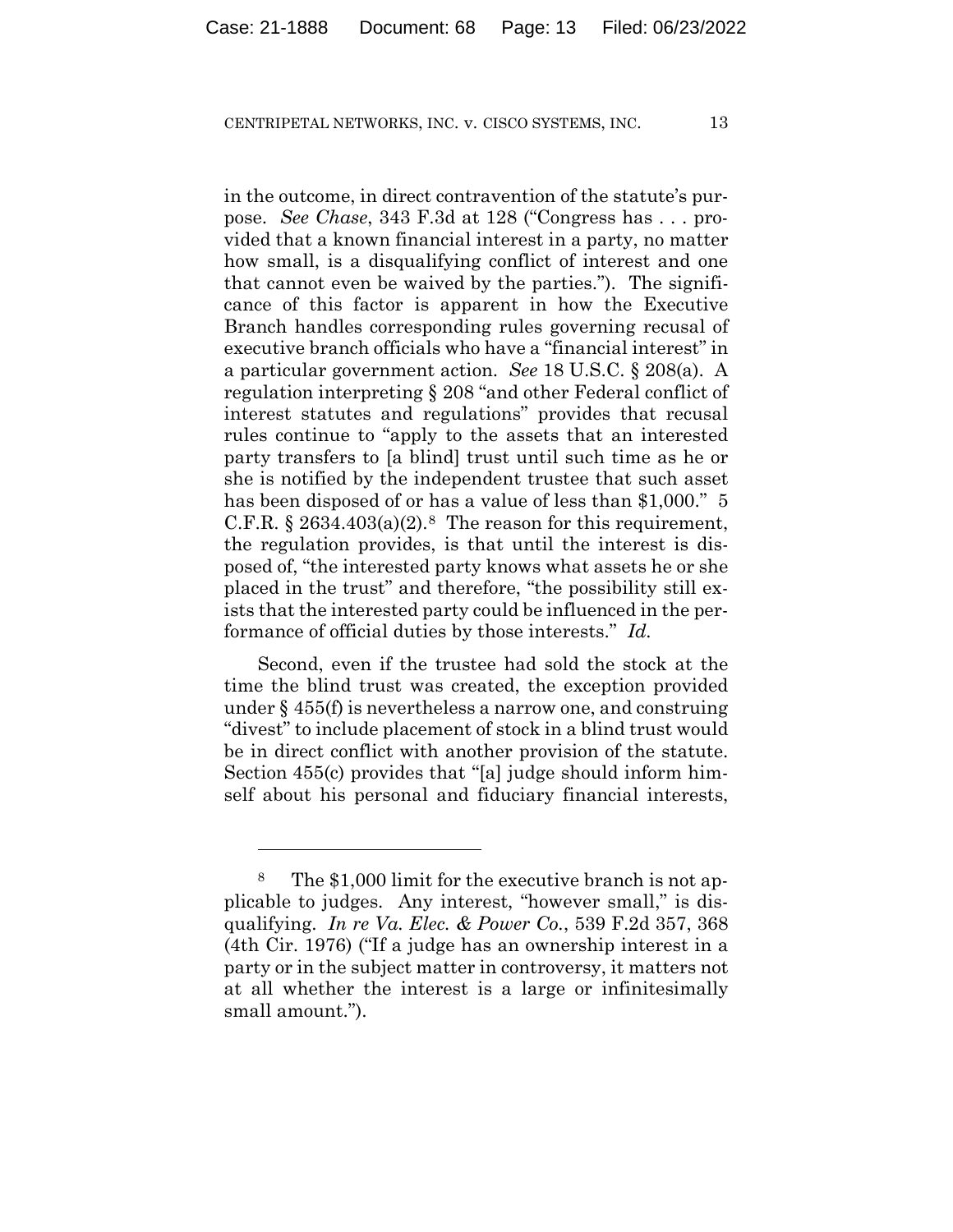and make a reasonable effort to inform himself about the personal financial interests of his spouse and minor children residing in his household." This was exactly the Judicial Conference Committee's concern in Advisory Opinion 110. It explained that "[t]he Committee has consistently advised that the use of a blind trust would be incompatible with a judge's duty to 'keep informed' about financial interests under Canon  $3C(2)$ ," after which § 455(c) is modeled. Advisory Op. 110. That logic makes sense here, since there would have been no way for Judge Morgan to keep informed of his personal financial interests (and thus comply with his obligations under  $\S$  455(c)), if his or his wife's stock were kept in a blind trust, which is, by definition, designed to shield him from such knowledge.9

\* \* \*

In light of the foregoing, we hold that placing assets in a blind trust is not divestment under § 455(f), and Judge Morgan was disqualified from further proceedings in the case under  $\S$  455(b)(4).

<sup>9</sup> Although Judge Morgan suggested there would be an appearance of insider trading if he sold the stock, no such possibility exists. Selling the stock to comply with ethical obligations is not insider trading, as was made clear in the Stop Trading on Congressional Knowledge Act of 2012 ("STOCK Act"), Pub. L. 112–105, 126 Stat. 291, 298 (2012). Although the STOCK Act provides that the insider trading restrictions of securities law apply to judicial employees (as well as to members of Congress and other federal officials), it states that nothing in the Act shall be construed to "be in derogation of existing . . . ethical obligations governing . . . judicial officers." *Id.* at 297–98 Here, the sale of the stock would have been done to comply with ethical obligations.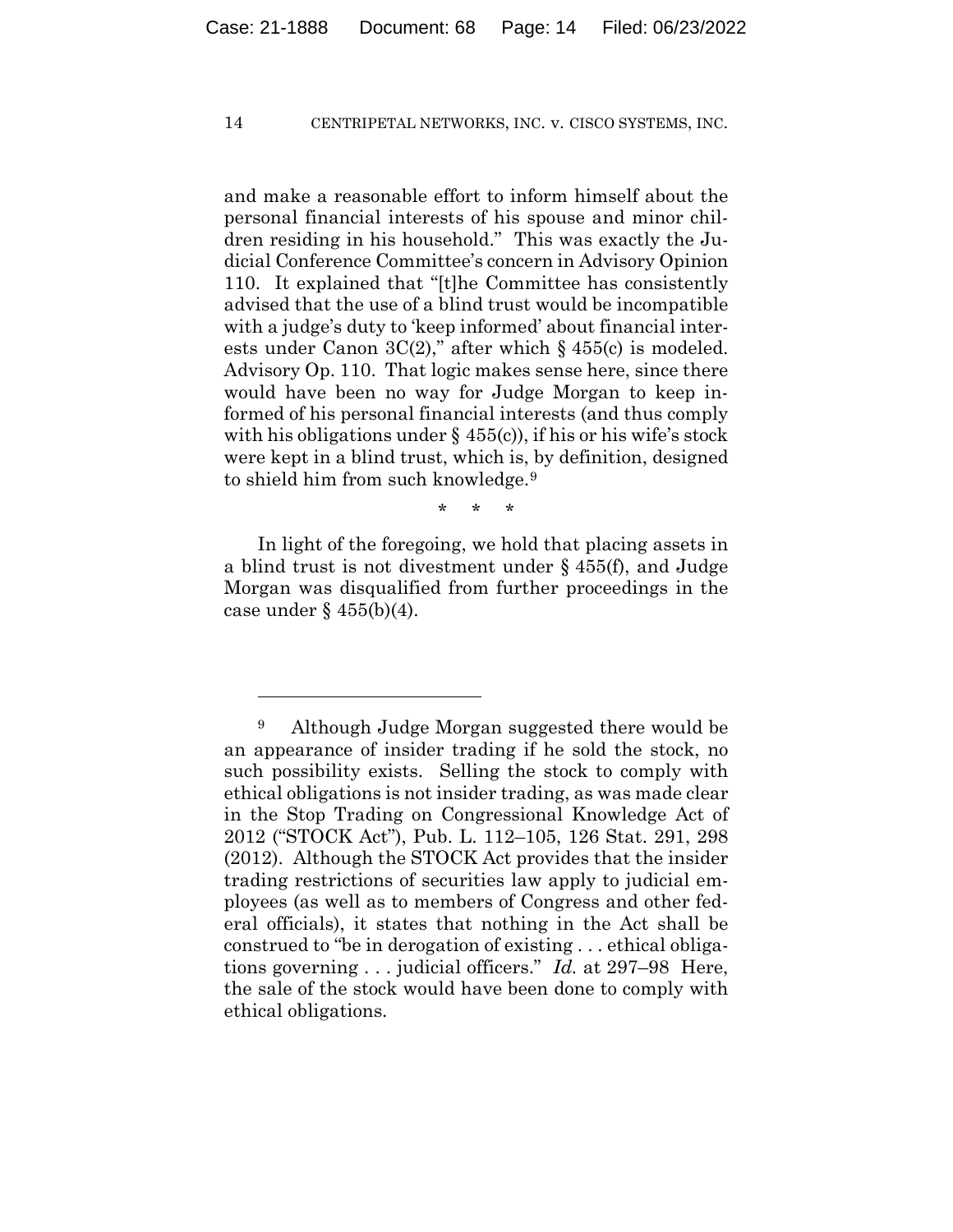We next consider the appropriate remedy. "Although § 455 defines the circumstances that mandate disqualification of federal judges, it neither prescribes nor prohibits any particular remedy for a violation of that duty." *Liljeberg*, 486 U.S. at 862. Here, the question is whether the rulings Judge Morgan made after August 11, 2020, when he became aware of his wife's financial interest in Cisco, should be vacated as a remedy for his failure to recuse.

As we explained in *Shell*, to determine whether vacatur is the appropriate remedy for a violation of  $\S$  455(b), we apply the harmless error analysis set forth by the Supreme Court in *Liljeberg*.Under that test, "mandatory recusal does not require mandatory vacatur." *Shell*, 672 F.3d at 1293; *see also Williamson v. Ind. Univ.*, 345 F.3d 459, 464– 65 (7th Cir. 2003) (finding vacatur "is not automatically justified" for a violation of § 455 "if [the] error was harmless"). Although *Liljeberg* involved a violation of § 455(a), it is now well-recognized that the harmless error analysis applies equally to violations of § 455(b). *See Shell*, 672 F.3d at 1292; *Polaroid Corp. v. Eastman Kodak Co.*, 867 F.2d 1415, 1421 (Fed. Cir. 1989); *see also Patterson v. Mobil Oil Corp.*, 335 F.3d 476, 485 (5th Cir. 2003) ("[W]e are confident that § 455(b) violations are also subject to the doctrine of harmless error.").10

<sup>10</sup> Another distinction is that *Liljeberg* involved a Rule 60(b) motion, whereas this case involves a motion for recusal. This court and others have held that the same analysis generally applies to motions for recusal and Rule 60(b) motions. *See Polaroid Corp. v. Eastman Kodak, Co.*, 867 F.2d 1415, 1421 (Fed. Cir. 1989); *In re Sch. Asbestos Litig. v. Kelly*, 977 F.2d 764, 785 (3d Cir. 1992). However, in the Rule 60(b) context, the interests of finality must be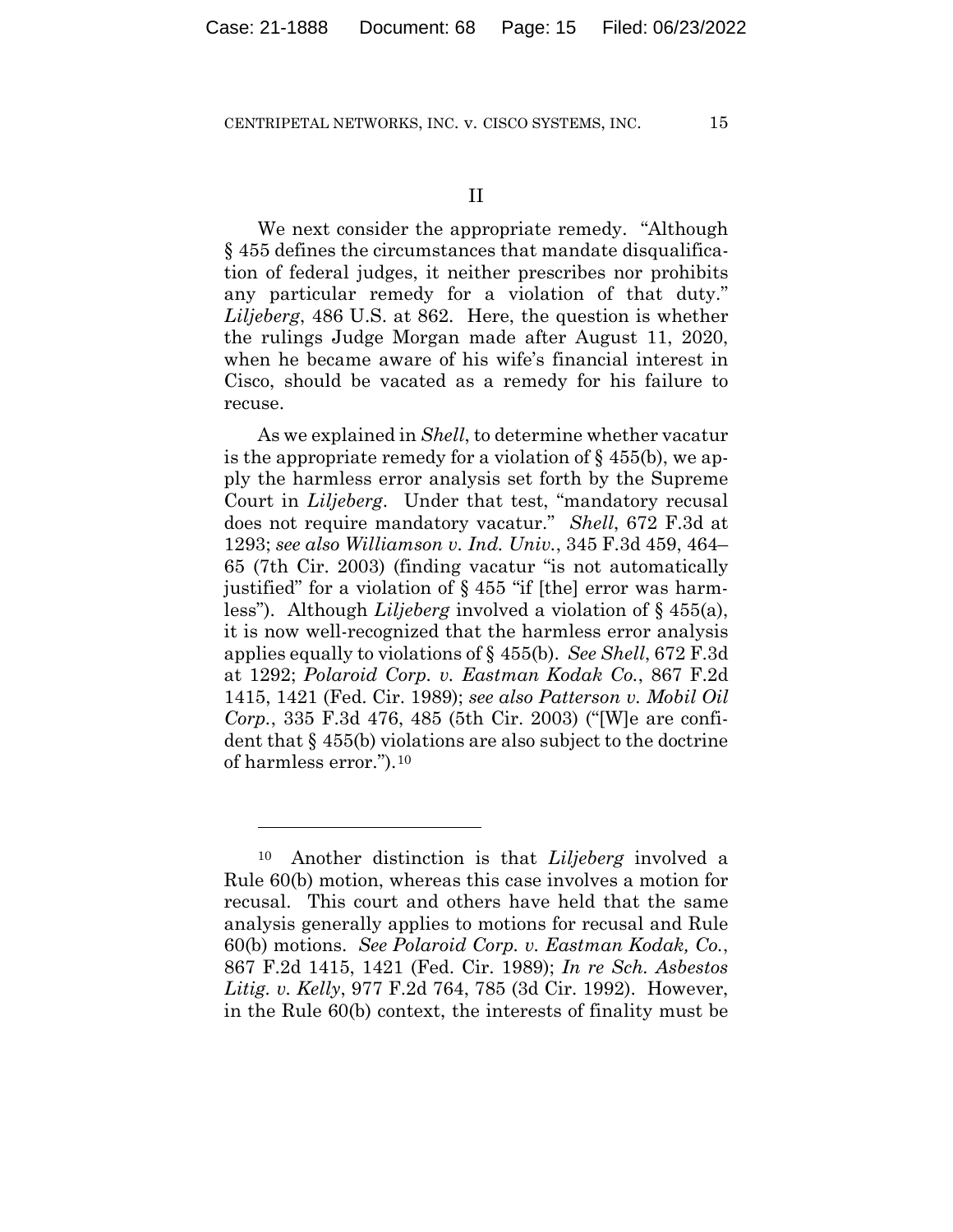Under *Liljeberg*, there are three factors courts should consider when deciding whether to vacate a judgment: (1) "the risk of injustice to the parties in the particular case"; (2) "the risk that the denial of relief will produce injustice in other cases"; and (3) "the risk of undermining the public's confidence in the judicial process." 486 U.S. at 864. Each of these factors weighs against a finding of harmless error in this case.

## A

1

 There are several circumstances in which courts have found the first *Liljeberg* factor—"the risk of injustice to the parties in the particular case"—weighs in favor of finding harmless error for violations of § 455. None is present in this case.

The first is where the ruling involves a pure question of law that is subject to plenary review on appeal, a posture that some courts in some circumstances have found relevant.11 That is not what we have here. The rulings at issue

given due weight. *See Buck v. Davis*, 137 S. Ct. 759, 779 (2017) (citing *Gonzalez v. Crosby*, 545 U.S. 524, 529 (2005)). 11 *See United States v. Cerceda*, 172 F.3d 806, 813

n.10 (11th Cir. 1999) (en banc) ("In cases where the Court of Appeals reviews a district judge's challenged actions and affirms them on the merits either before or at the same time it considers whether the judge violated section 455(a), the possibility of a significant risk of injustice is substantially reduced—particularly if the review of the merits was plenary."); *see also Williamson*, 345 F.3d at 464–65 ("On appeal, this court reviews the grant of summary judgment *de novo* . . . and therefore Williamson has received a full review by an impartial panel."); *Patterson*, 335 F.3d at 485 ("Because we review a summary judgment ruling *de novo,* using the same standards as the district court, the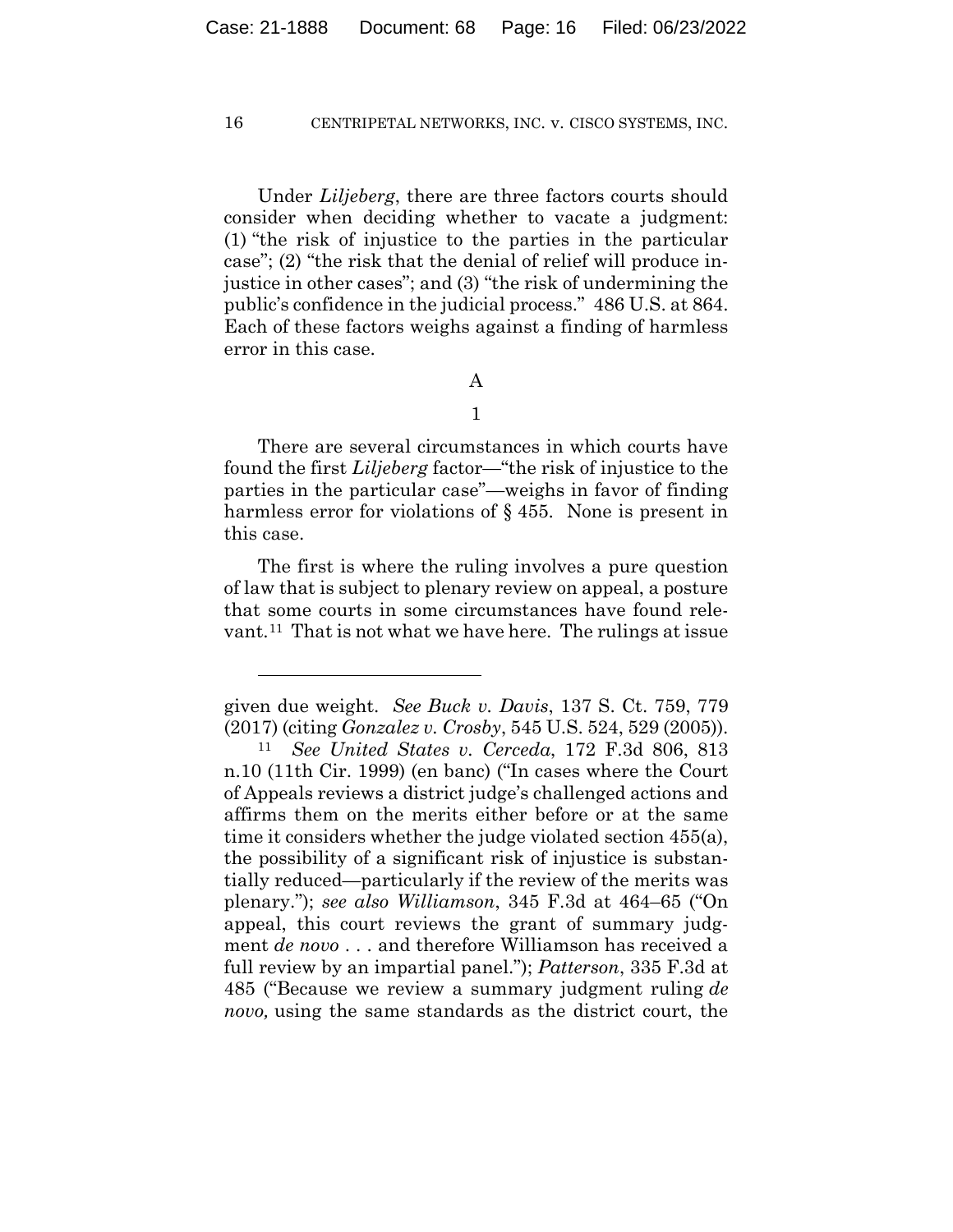in this case resulted from a bench trial in which Judge Morgan exercised broad discretion in making findings of fact and credibility determinations. Indeed, Centripetal relies heavily on Judge Morgan's "broad discretion" in arguing for affirmance of the judgment. Appellee's Resp. Br. at 51 (quoting *Conoco, Inc. v. Energy & Env't Int'l, L.C.*, 460 F.3d 1349, 1362–63 (Fed. Cir. 2006)); *see also, e.g.*, *id.* at 50 ("After weighing the evidence, the court found Dr. Striegel credible and accepted his analysis."); *id.* at 51 (citing *Endo Pharms. Inc. v. Actavis LLC*, 922 F.3d 1365, 1374 n.10 (Fed. Cir. 2019) (explaining credibility findings are not disturbed on appeal)); *id.* at 59 (stressing that "the court 'made detailed factual findings' as to why the close call

parties are guaranteed a fair, impartial review of the merits of the ruling."); *In re Sch. Asbestos Litig.*, 977 F.2d at 787 (finding no "serious injustice to the parties in th[e] case" pre-trial where summary judgment rulings were subject to plenary review upon final judgment); *Parker v. Connors Steel Co.*, 855 F.2d 1510, 1526 (11th Cir. 1999) (concluding that judge's potential bias presented no risk of injustice to party seeking vacatur because court exercised plenary review over merits in same appeal and concluded that district judge's grant of summary judgment was proper); *In re Cont'l Airlines Corp.*, 901 F.2d 1259, 1263 (5th Cir. 1990) ("The risk of injustice to the parties in allowing a summary judgment ruling to stand is usually slight," as "[s]uch rulings are subject to de novo review."). *But see Shell*, 672 F.3d at 1294 ("[A] judge's failure to recuse does not automatically constitute harmless error whenever there is *de novo* review on appeal."); *see also Ward v. Village of Monroeville*, 409 U.S. 57, 61 (1972) (rejecting the notion, in the context of state law proceeding where judge had a financial interest in the outcome, that "any unfairness at the trial level c[ould] be corrected on appeal and trial de novo in the County Court of Common Pleas").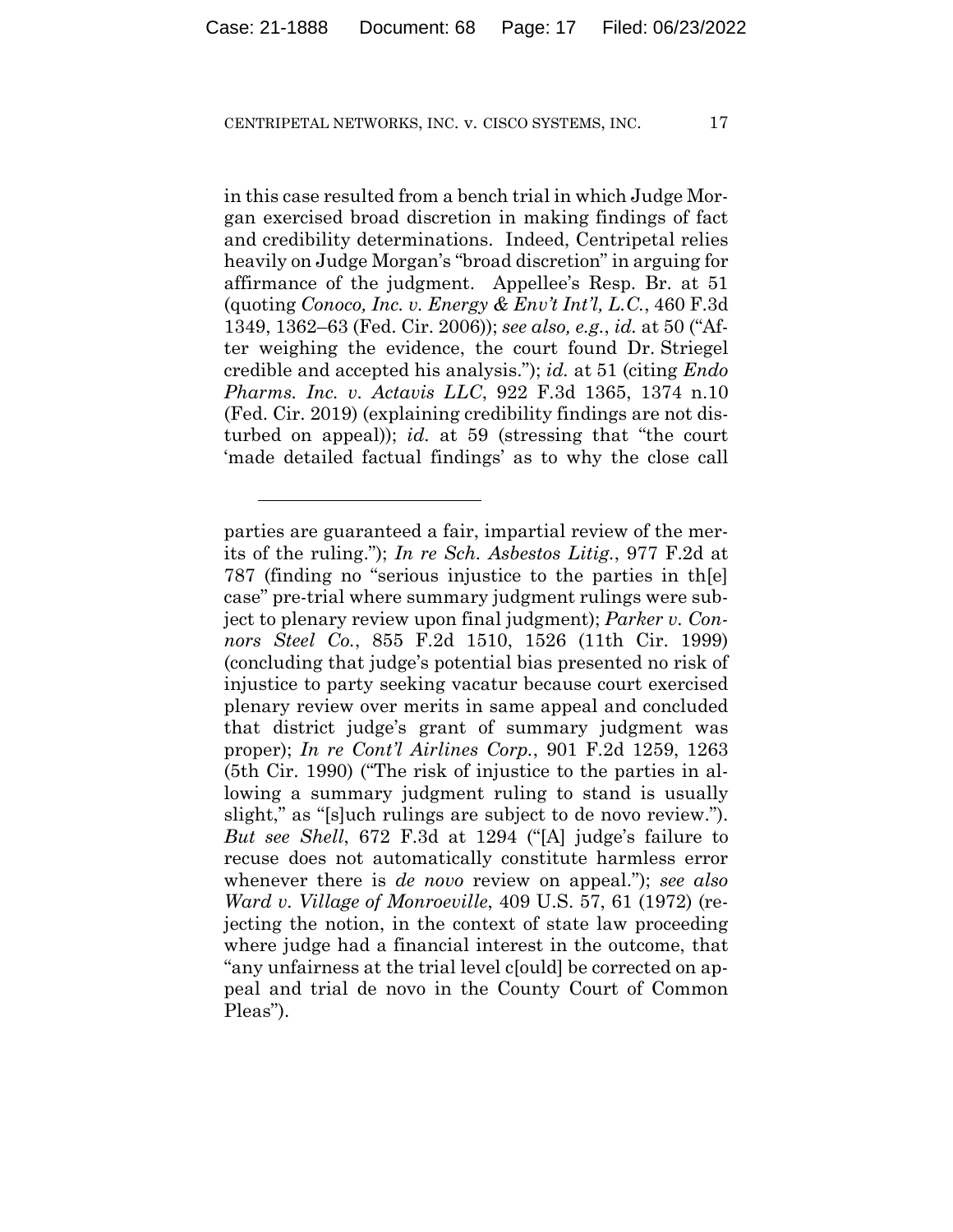factor supported enhancement, including the impact of its credibility determinations").

The second circumstance is where the opposing party has delayed raising a known ground for recusal. *See, e.g.*, *In re United Shoe Mach. Corp.*, 276 F.2d 77, 79 (1st Cir. 1960) ("[K]nowing of a ground for requesting disqualification, [a party] can not be permitted to wait and decide whether he likes subsequent treatment that he receives."); *Ogala Sioux Tribe v. Homestake Mining Co.*, 722 F.2d 1407, 1414 (8th Cir. 1983) (denying relief in part because alleged grounds for disqualification were known at the time the case was decided by the trial judge but not raised until the case was on appeal); *In re Int'l Bus. Machs. Corp.*, 618 F.2d 923, 932 (2d Cir. 1980) (adopting timeliness requirement for § 455); *see also Liljeberg*, 486 U.S. at 868 ("It is [] appropriate to vacate the judgment unless it can be said that respondent did not make a timely request for relief  $\dots$ .").

In *Polaroid*, we affirmed the district court's denial of a motion for disqualification and vacatur made six-and-ahalf years after the judge's decision and disclosure that her mother-in-law held stock in one of the parties. 867 F.2d at 1416–17. In denying vacatur, we noted that "[t]he passage of time" is a factor in the "equity/fairness equation," *id.* at 1418–20, and we considered all that the judge who denied the motion had to say about "Kodak's acquiescence, aging of witnesses, fading of memories, and the unfairness of vacating . . . [the] orders and requiring Polaroid to start all over," *id.* at 1420.

Here, there has been no such delay. Cisco moved for Judge Morgan's recusal just nine days after he disclosed his wife's ownership of Cisco stock.

The third circumstance where courts have declined vacatur is where substantial time has passed since the rulings in question (even though there has been no delay in making the motion when the facts became known). In this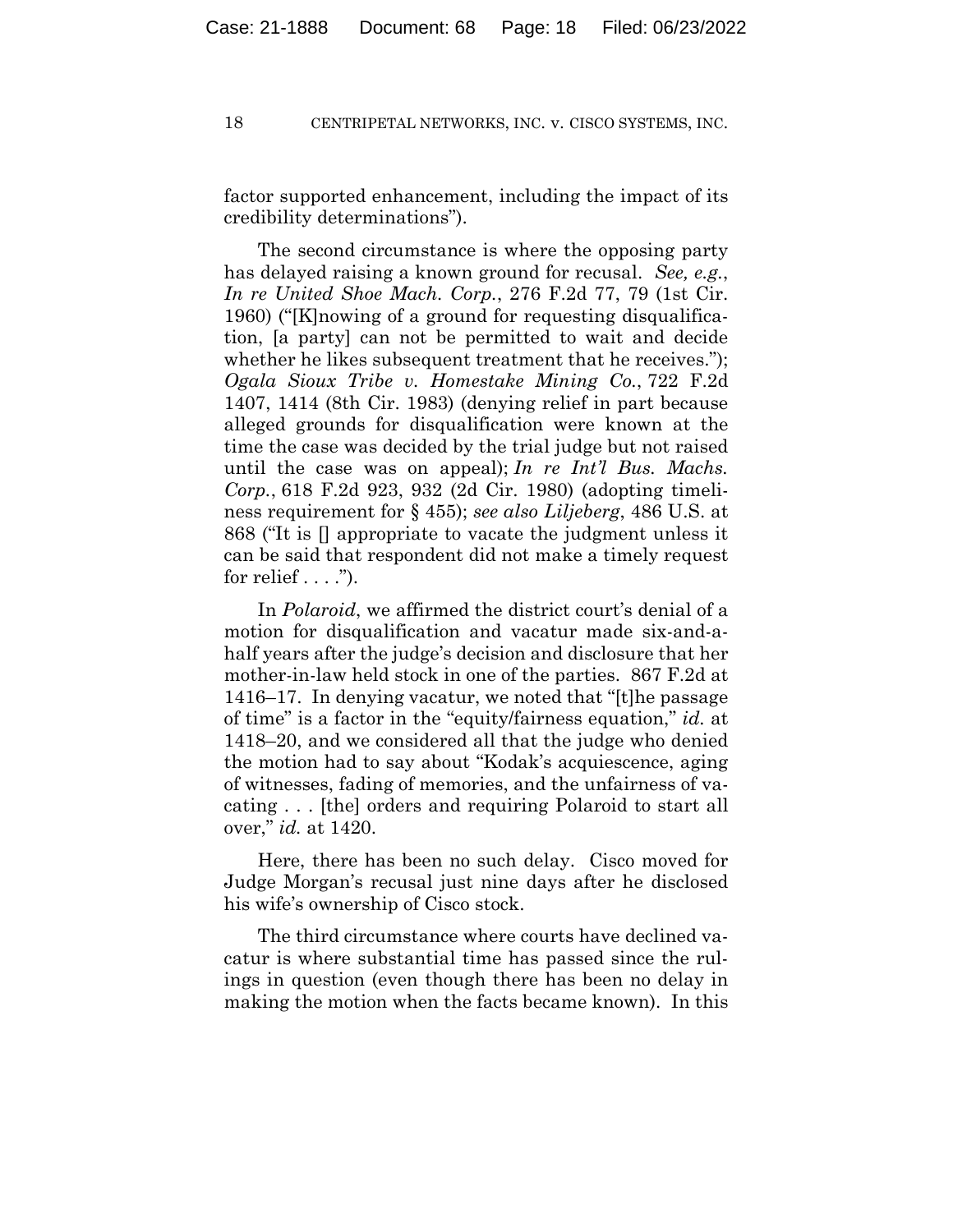respect, Centripetal relies on the Eleventh Circuit's en banc decision in *United States v. Cerceda*, 172 F.3d 806 (11th Cir. 1999) (en banc). But in that case, which dealt with the possible re-trial of multiple criminal defendants, it had been six years since one of the trials, and one of the key witnesses—who had been 84 years old and in poor health at the time of the first trial—would have been over 90 years old at the time of a new trial. *Id.* at 815. Centripetal has made no comparable showing in this case. Beyond a conclusory assertion in its supplemental brief that "evidence ha[s] gone stale," Appellee's Suppl. Br. at 6, Centripetal has not made any actual showing of staleness of evidence or fading of witness' memories in the time since the trial was held two years ago.12

Even if it had, any prejudice caused by the passage of time may be tempered by the fact that, as discussed in further detail below, this case would proceed under Federal Rule of Civil Procedure 63 on remand. Under that rule, a newly assigned judge has the ability to resolve the case based on the transcript from the previous trial. 11 Charles Alan Wright & Arthur R. Miller, *Federal Practice & Procedure* § 2922 n.19 (3d ed. 2022) (collecting cases).<sup>13</sup>

<sup>12</sup> Moreover, we question whether the relevant date for staleness is the date the judge declined to recuse or the date of the decision on appeal. If the former is the relevant date, the lack of prejudice is even clearer here.

<sup>13</sup> The replacement judge may recall any witness, and must do so at the request of a party if the testimony is "material and disputed" and the witness is available to testify again without undue burden. Fed. R. Civ. P. 63. "If, on the other hand, there are issues of credibility that cannot properly be resolved on the basis of the record or for any other reason the replacement judge concludes that it is not possible to proceed in fairness to the parties, the judge has discretion to grant a new trial." 11 Wright & Miller,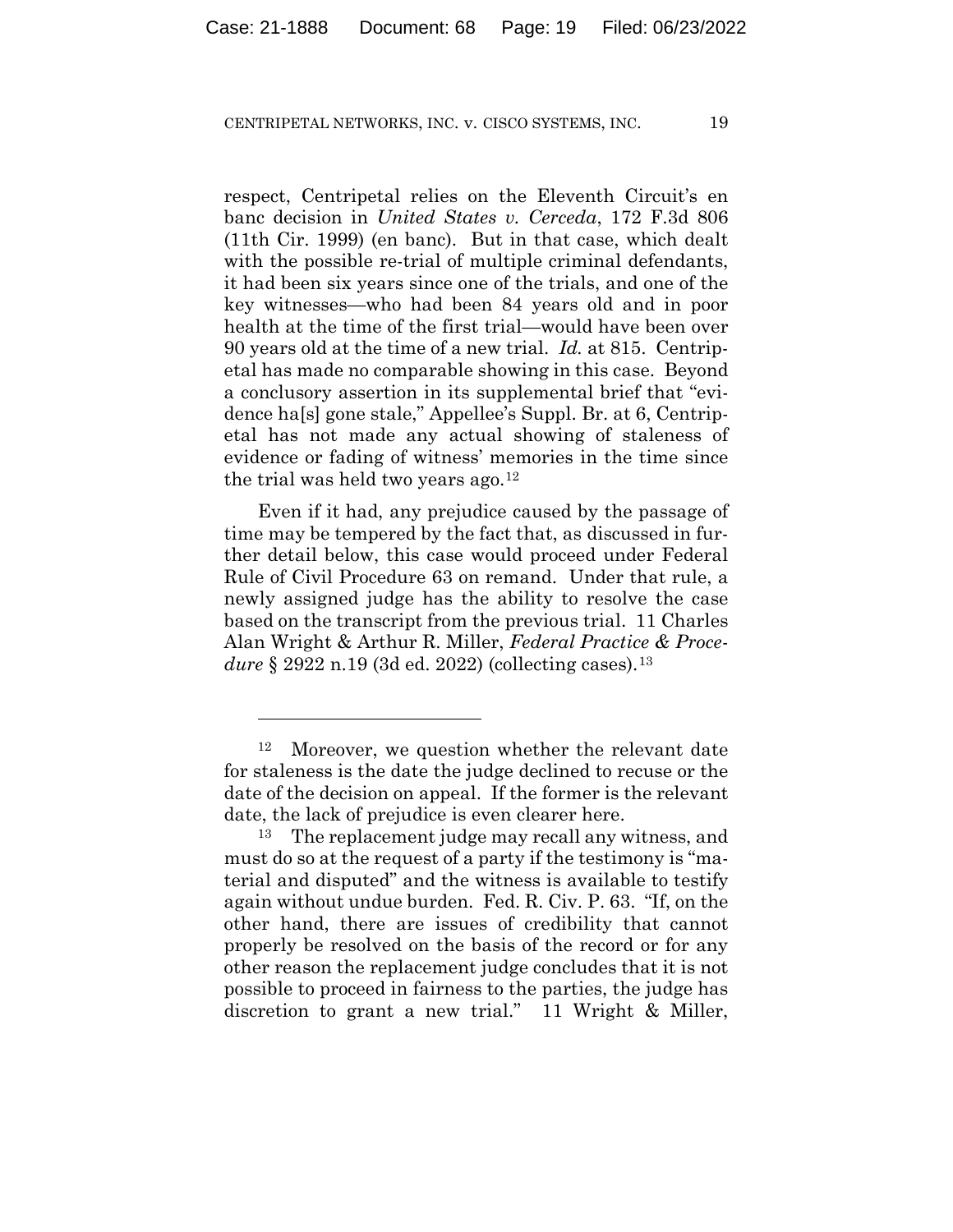The fourth circumstance where courts have refused vacatur for a violation of  $\S$  455(b) is where one party has "made a showing of special hardship by reason of their reliance on the original judgment." *Liljeberg*, 486 U.S. at 869. There has been no such showing in this case.

2

Unable to bring this case under existing authorities, Centripetal nonetheless makes several arguments as to why the first *Liljeberg* factor weighs against vacatur. It argues that there is no risk of injustice to Cisco because Judge Morgan had "decided the case" prior to learning of his wife's ownership of Cisco stock, and therefore the judgment should stand since it was decided at a time when there was no  $\S 455(b)(4)$  violation. Appellee's Resp. Br. at 63 (citing J.A. 30). But that is not a fair characterization of the facts. At the September 9, 2020 hearing on Cisco's motion for recusal, Judge Morgan stated that at the time he learned of his wife's financial interest in Cisco, he had drafted "130-some pages" of the opinion. J.A. 18580. But the opinion issued on October 5, 2020 was 167 pages, showing that the judge went on to draft an additional 37 pages after learning of the stock ownership. And although at that same hearing he stated that his views as to the appropriate resolution of the case were fixed, he admitted that he had not "decided 100 percent of it." *Id.* In any event, until an opinion is issued, it is well within a judge's prerogative to change his mind or to otherwise revise the decision. Here, the opinion was subject to revision until the time it issued.

*Federal Practice & Procedure* § 2922 (providing cases). "If a new trial is granted, the record of the previous trial may be used as a substitute for testimony of unavailable witnesses." *Id.*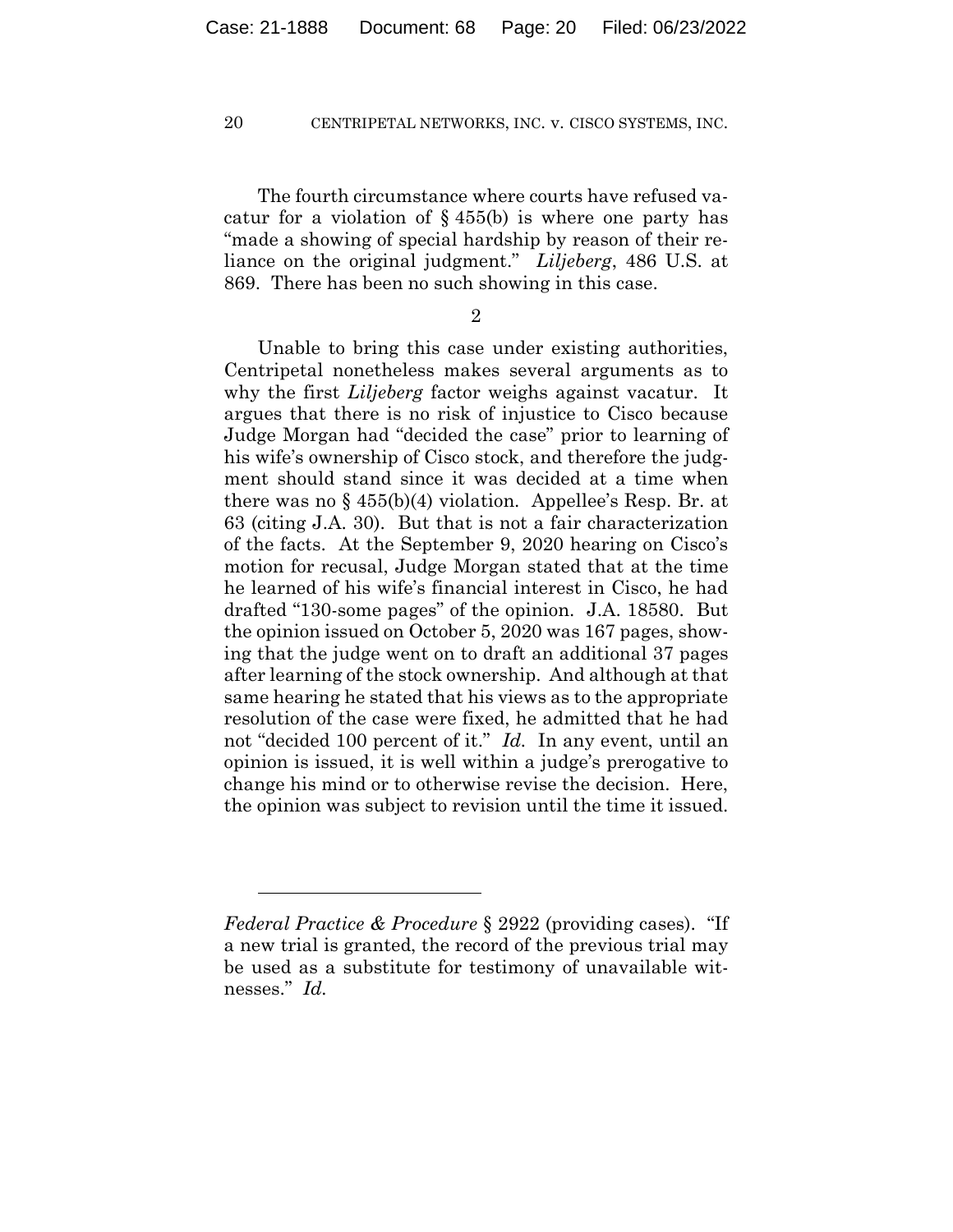Moreover, after learning of his wife's stock ownership, Judge Morgan continued to sit on post-trial motions that needed to be decided but had not even been briefed by the parties. Cisco's post-trial motions were rejected in a 49 page opinion and order issued on March 17, 2021, while Judge Morgan knew his wife continued to hold stock in Cisco.14

Centripetal next argues that there is no risk of injustice to Cisco because there is no evidence of actual bias, relying on a case applying § 455(a) (requiring recusal where there is an appearance of impropriety) in which the court declined to vacate orders, at least in part, because there was no evidence of actual bias.15 *See* Appellee's Suppl. Br. at 8 (citing *In re Sch. Asbestos Litig. v. Kelly*, 977 F.2d 764, 785–87 (3d Cir. 1992) (declining to vacate orders en masse where there was, among other things, no "likelihood of actual bias")). Section  $455(b)(4)$  is different. Unlike §  $455(a)$ , it is not triggered by an appearance of impropriety, but by a known financial interest, which creates not only an appearance of impropriety but impropriety itself. We have previously ordered vacatur under § 455(b)(4) notwithstanding "that there [wa]s neither an allegation nor suggestion that the judge was unduly influenced by his wife's financial interest." *Shell*, 672 F.3d at 1291.

The objective of the statute—public confidence in the judiciary—would be severely undermined by requiring a

<sup>14</sup> *See United States v. O'Keefe,* 128 F.3d 885, 891 (5th Cir. 1997) ("Once a judge recuses himself from a case, the judge may take no action other than the ministerial acts necessary to transfer the case to another judge."); *see also Shell*, 672 F.3d at 1291 (citing *O'Keefe*, 128 F.3d at 891). 15 On this point, Centripetal oddly relies on Cisco's

waiver of any violation of  $\S$  455(a) as somehow an admission that Judge Morgan held no actual bias. There was no such admission.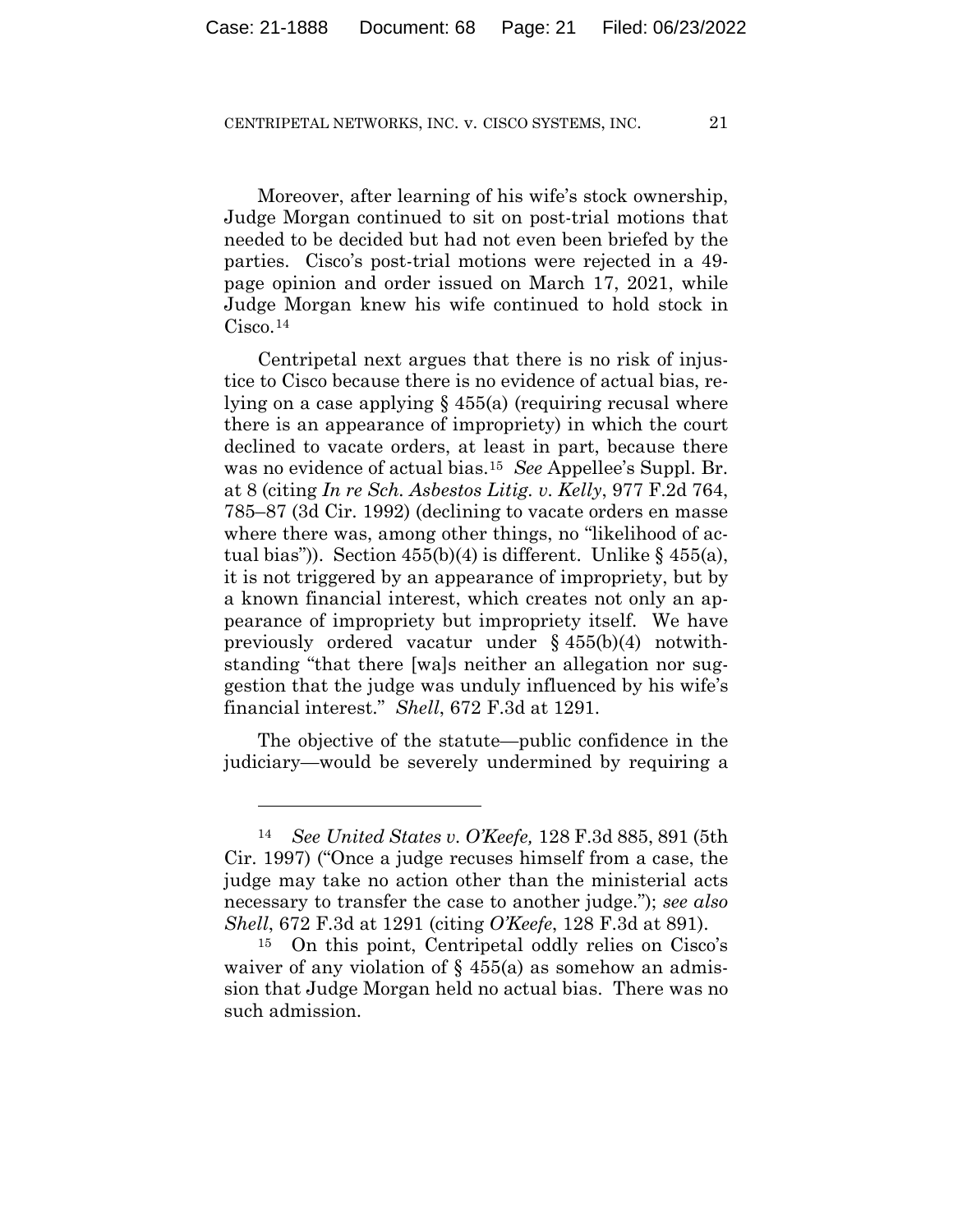showing of actual bias in order to vacate orders infected with a  $\S$  455(b)(4) violation. Making such a bias determination would require the sort of line drawing that the statute was designed to avoid.16 We note that in the closely related context of orders rendered by judges with a "direct, personal, substantial [and] pecuniary" interest in reaching a certain outcome in a case, the Supreme Court has rejected the notion that a showing of actual bias is required for a due process violation. *Ward v. Village of Monroeville*, 409 U.S. 57, 60 (1972); *see also id.* at 61 (finding that if a state statute governing the disqualification of interested, biased, or prejudiced judges required "that an accused [person] must show [actual prejudice] in his particular case, the statute requires too much and protects too little"); *Aetna Life Ins. Co. v. Lavoie*, 475 U.S. 813, 825 (1986) ("The Due Process Clause 'may sometimes bar trial by judges who have no actual bias and who would do their very best to weigh the scales of justice equally between contending parties. But to perform its high function in the best way, justice must satisfy the appearance of justice.'" (quoting *In re Murchison*, 349 U.S. 133, 136 (1955))).

Centripetal also relies on the time and cost of the litigation thus far, the complexity of the case, and the delay in

<sup>&</sup>lt;sup>16</sup> The reason § 455(b)(4) establishes a bright-line rule and does not require a showing of prejudice is because of the great difficulty in establishing actual prejudice in any particular case. *See Chase*, 343 F.3d at 128 ("[A] bright-line test . . . avoids many difficult line-drawing decisions and is in that sense actually helpful to judges."); *see also* H.R. Rep. No. 93-1453, *reprinted in* 1974 U.S.C.C.A.N. 6351, 6358 (1974) (observing that without a bright-line rule, a judge would be left to "decide the disqualification issue at his peril, with the possibility that if he decided to sit he may be subject to criticism or that public confidence in the federal judicial system may be weakened").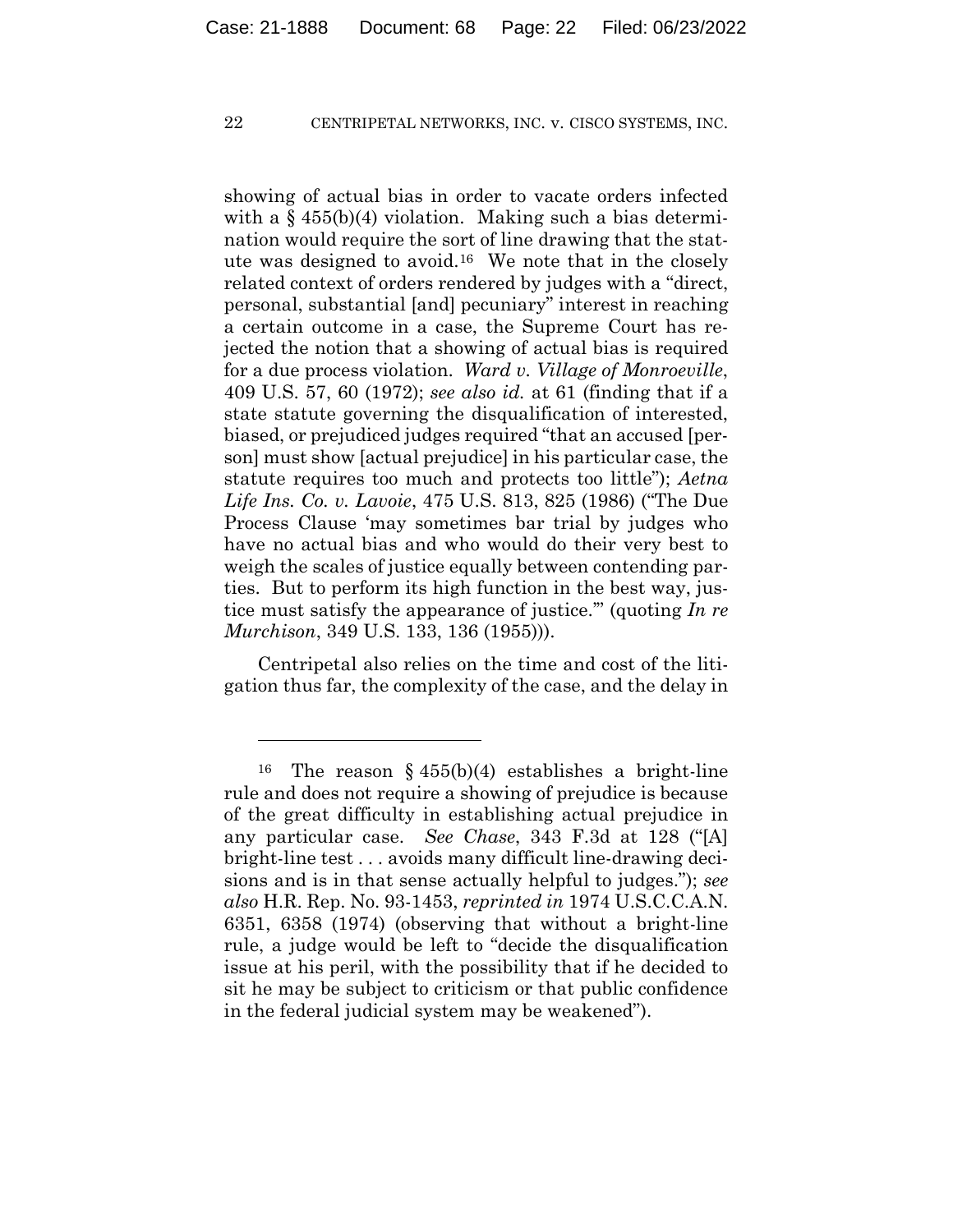obtaining judgment, as weighing against vacatur. But Centripetal cites no case where these considerations alone led to a finding of harmless error, and we do not think that those factors here significantly weigh against vacatur. These considerations would exist in every case where a ground for recusal arises after significant trial proceedings.

Finally, to the extent that Centripetal argues that there is no need to vacate Judge Morgan's rulings because his wife owned stock in the losing party (and his interests would be adversely affected, not benefited, by his decision), *see* Appellee's Resp. Br. at 63, that fact does not remove the risk of prejudice. Where a judge becomes aware of a possible appearance of impropriety, there is a substantial risk that he or she might bend over backwards to rule against that party to try to prove that there is no bias. *See In re Sch. Asbestos Litig.*, 977 F.2d at 782 ("[B]ias c[an] manifest itself in a number of ways."). Congress did not make recusal obligations contingent on which party's stock was owned, and we are aware of no case suggesting that this is a relevant factor.

Accordingly, considering all relevant factors, we find that the risk of injustice to the parties weighs against a finding of harmless error and in favor of vacatur.

B

The second *Liljeberg* factor also weighs against finding harmless error and in favor of vacatur. In *Liljeberg*, the Supreme Court indicated that a relevant consideration is whether granting or denying vacatur "w[ould] [] produce injustice in other cases." 486 U.S. at 868. The Court indicated that this factor weighs in favor of vacatur when it "may prevent a substantive injustice in some future case by encouraging a judge or litigant to more carefully examine possible grounds for disqualification and to promptly disclose them when discovered." *Id.*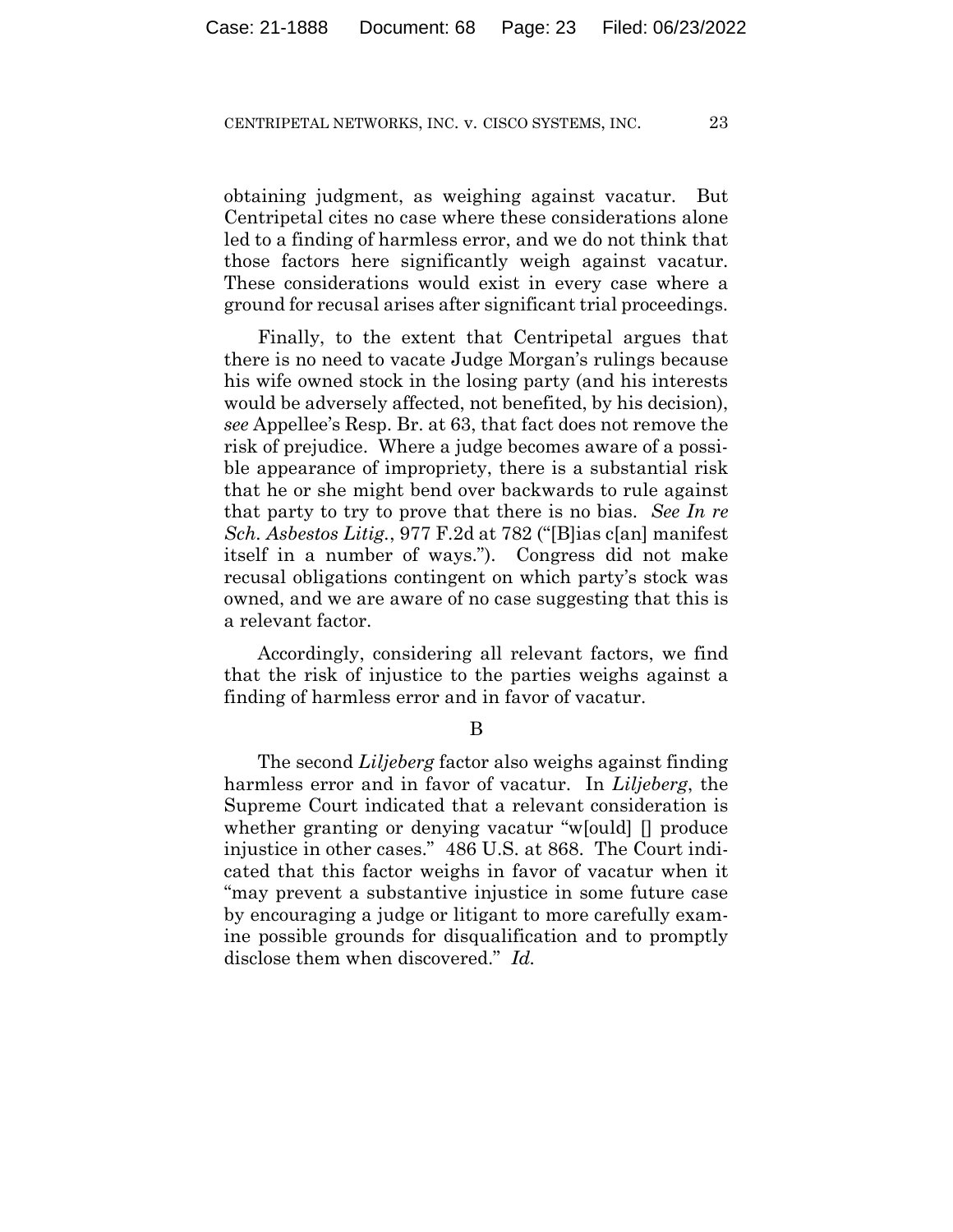Centripetal argues that the refusal to vacate here would have no effect in other cases because the facts of this case are unusual, *see* Appellee's Suppl. Br. at 9 ("Rarely will a judge discover a financial interest in a party months after an extensive bench trial, after the judge already invested years of resources and time, and after the judge decided to rule against that party and nearly completed his trial opinion in the case, but before finalizing and publishing that opinion." (emphasis omitted)), and because the denial of Cisco's Motion for Recusal "rest[ed] on the specific facts of this case," Appellee's Resp. Br. at 63 (quoting *Polaroid*, 867 F.2d at 1420). We disagree. Refusal to vacate here would have a significant adverse effect in other cases. While the specific facts of this case may be unique, they are symptomatic of an increasingly common problem, as discussed in the next section. A vacatur here would signal to judges in other cases the importance of complying strictly with the procedures spelled out in  $\S$  455(f). A failure to vacate would suggest that sitting on a case in which the judge's family has a financial interest is not a serious issue.

We find the second factor weighs in favor of vacatur.

 $\mathcal{C}$ 

Finally, and perhaps most significantly, the denial of vacatur here risks "undermining the public's confidence in the judicial process." *Liljeberg*, 486 U.S. at 864. Centripetal argues that "[v]acating under the unusual facts of this case" would cause the public to "lose confidence in the finality of judgments." Appellee's Suppl. Br. at 10–11. Quite the contrary. The failure to vacate here would strike at the heart of what the statute was designed to protect. The Supreme Court in *Liljeberg* explained that the purpose of § 455 is to "promote public confidence in the integrity of the judicial process." 486 U.S. at 860; *see also Davis v. Xerox*, 811 F.2d 1293, 1296 (9th Cir. 1987) (noting that "Congress was willing to accept disruptions" that may be caused by remedying violations of § 455 "in return for the perceived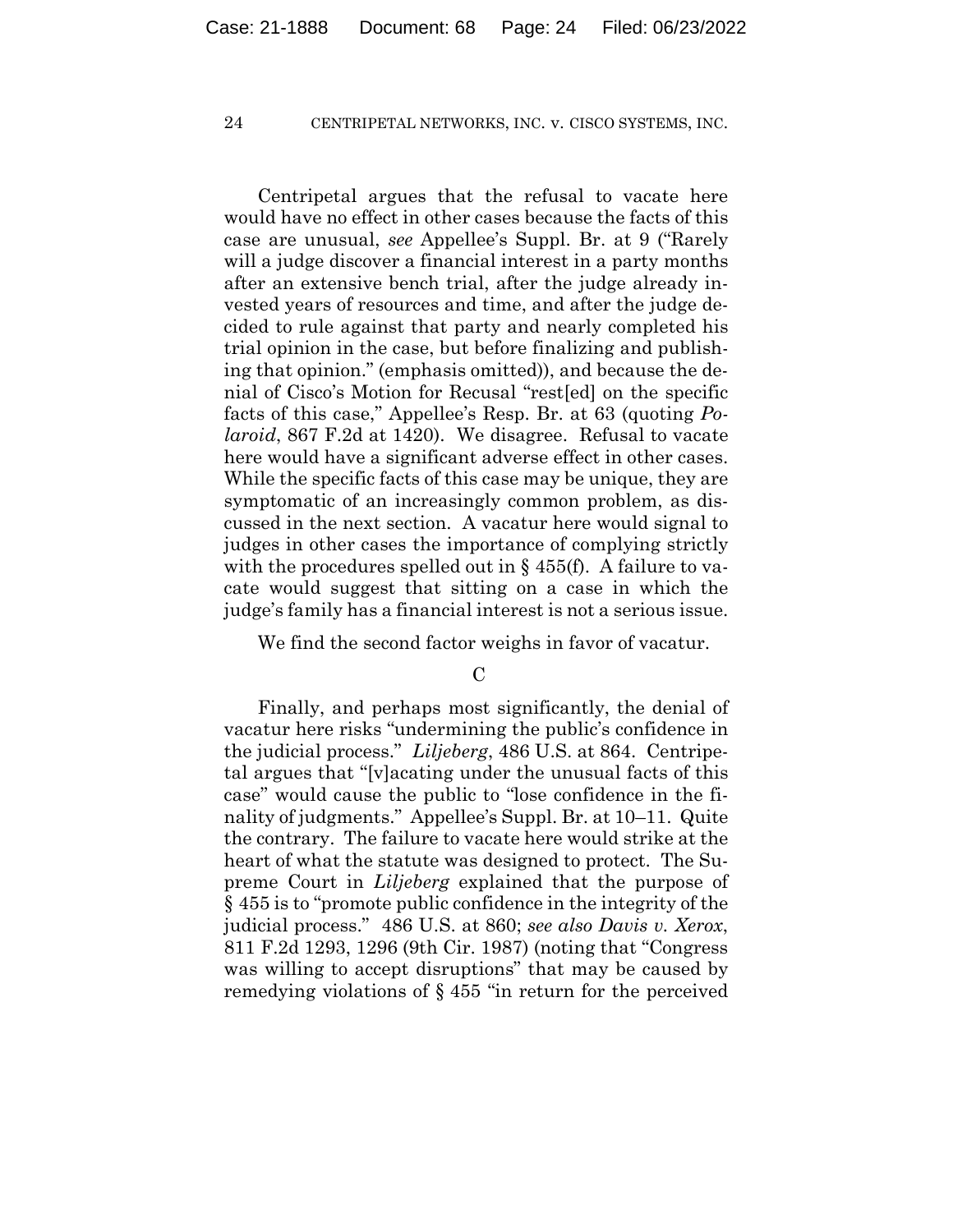benefits of promoting public confidence in the judiciary"). It is seriously inimical to the credibility of the judiciary for a judge to preside over a case in which he has a known financial interest in one of the parties and for courts to allow those rulings to stand.

This assessment is confirmed by responses to the recent reports of many federal judges presiding over cases in which they or relevant family members owned stock in a party. *See* James V. Grimaldi et al., *131 Federal Judges Broke the Law by Hearing Cases Where They Had a Financial Interest*, Wall St. J. (Sept. 28, 2021). Congress responded by recently enacting the Courthouse Ethics and Transparency Act, Pub. L. No. 117-125, 136 Stat 1205 (2022), which requires judges to make more timely and accessible disclosures of their financial holdings and potential conflicts of interest. *See also* 168 Cong. Rec. H4522 (daily ed. Apr. 27, 2022) (statement of Rep. Hakeem Jeffries) ("Failure to recuse can cause real harm to parties seeking fair and impartial justice and leave a cloud of doubt over any decision that is made once the conflicts are subsequently uncovered."). Chief Justice Roberts similarly responded by devoting a substantial portion of his 2021 Year-End Report on the Federal Judiciary to discussing the importance of judges complying with their ethical obligations. Chief Justice John G. Roberts, Jr., 2021 Year-End Report on the Federal Judiciary, 3.

It simply cannot plausibly be argued that public confidence in the judiciary will be degraded by a decision that vacates a judge's rulings rendered while he had a known financial interest in one of the parties. Rather, in the circumstances here, vacatur is essential to preserve public confidence.

\* \* \*

We therefore conclude that the *Liljeberg* factors weigh against finding harmless error in this case. We note that in cases involving recusal under  $\S$  455(b)(4), few circuit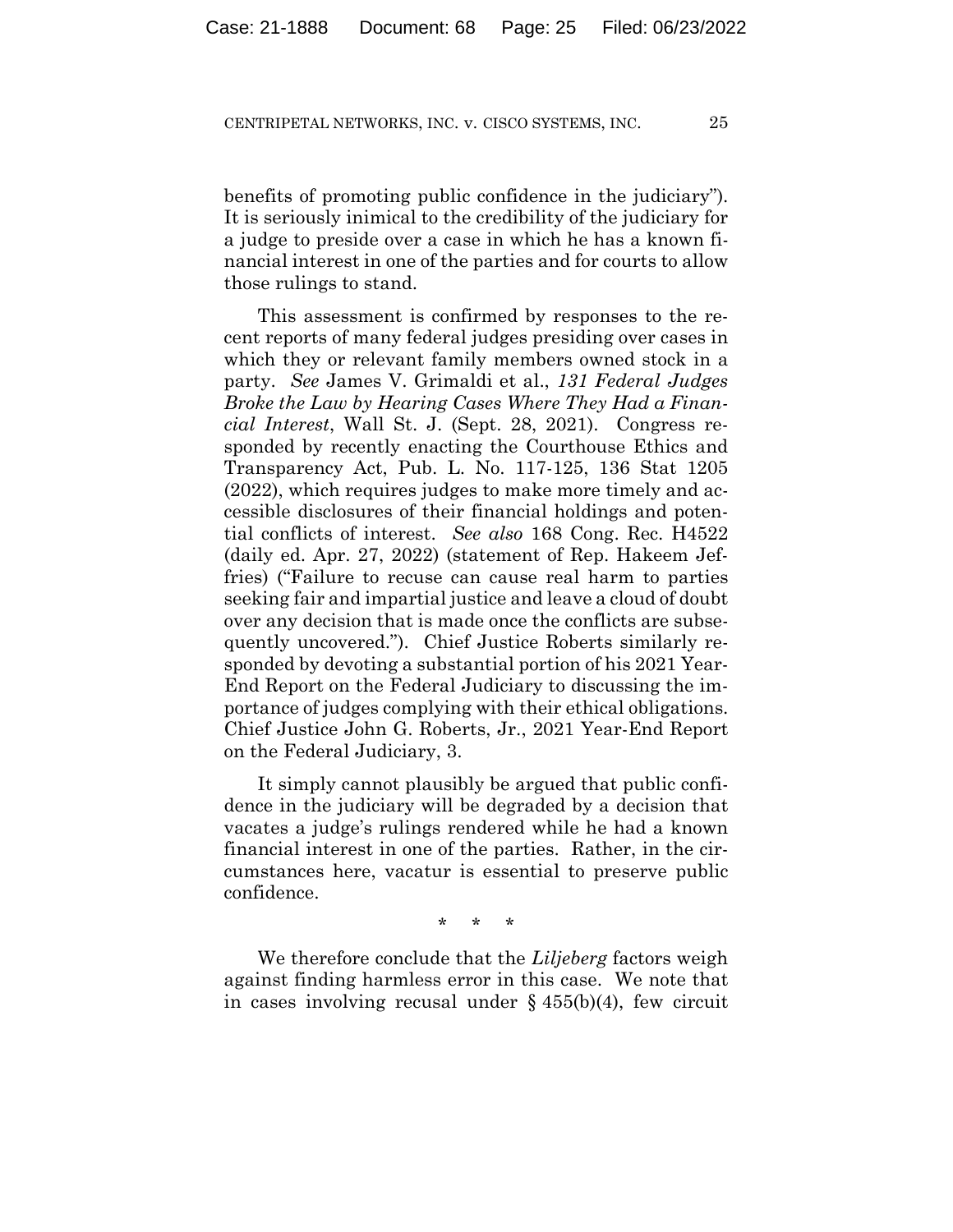decisions have declined to vacate a prior ruling made while the judge was aware of the disqualifying interest and failed to divest. Still rarer are decisions declining to vacate substantive rulings in such circumstances. We think it should be a very unusual case where vacatur is denied when a judge discovers a clear disqualifying interest under § 455(b)(4), recusal is required, there is a failure to divest, and the judge proceeds to rule on the case despite that clear obligation.

## III

Because we find Judge Morgan's violation of  $\S$  455(b)(4) was not harmless error, vacatur is the appropriate remedy. *See Shell*, 672 F.3d at 1293. Because § 455(b)(4) requires "actual knowledge" of disqualifying circumstances, *Chase*, 343 F.3d at 127, the only rulings subject to vacatur are those issued after Judge Morgan learned of his wife's financial interest in Cisco, on August 11, 2020. Those rulings are the Opinion & Order denying Cisco's Motion for Miscellaneous Relief (i.e., Motion for Recusal), ECF No. 619 (Oct. 2, 2020); the Opinion & Order re Infringement and Damages, ECF No. 621 (Oct. 5, 2020); and the Opinion & Order Denying Post-Judgment Motions & Declaring the Case Final, ECF No. 638 (Mar. 17, 2021).

Centripetal argues that reassignment to a new judge is not necessary if we vacate and remand. Allowing the same judge to reaffirm his own rulings would severely undermine § 455, which is why cases are routinely reassigned upon vacatur of judgment under § 455. *See, e.g.*, *Shell*, 672 F.3d at 1294. In any event, that argument is moot in light of the unfortunate death of Judge Morgan on May 1, 2022, of which we take judicial notice.17 Accordingly, upon

<sup>17</sup> *See* Obituary, *Judge Henry Coke Morgan Jr.*, Virginian-Pilot (May 8, 2022), available at